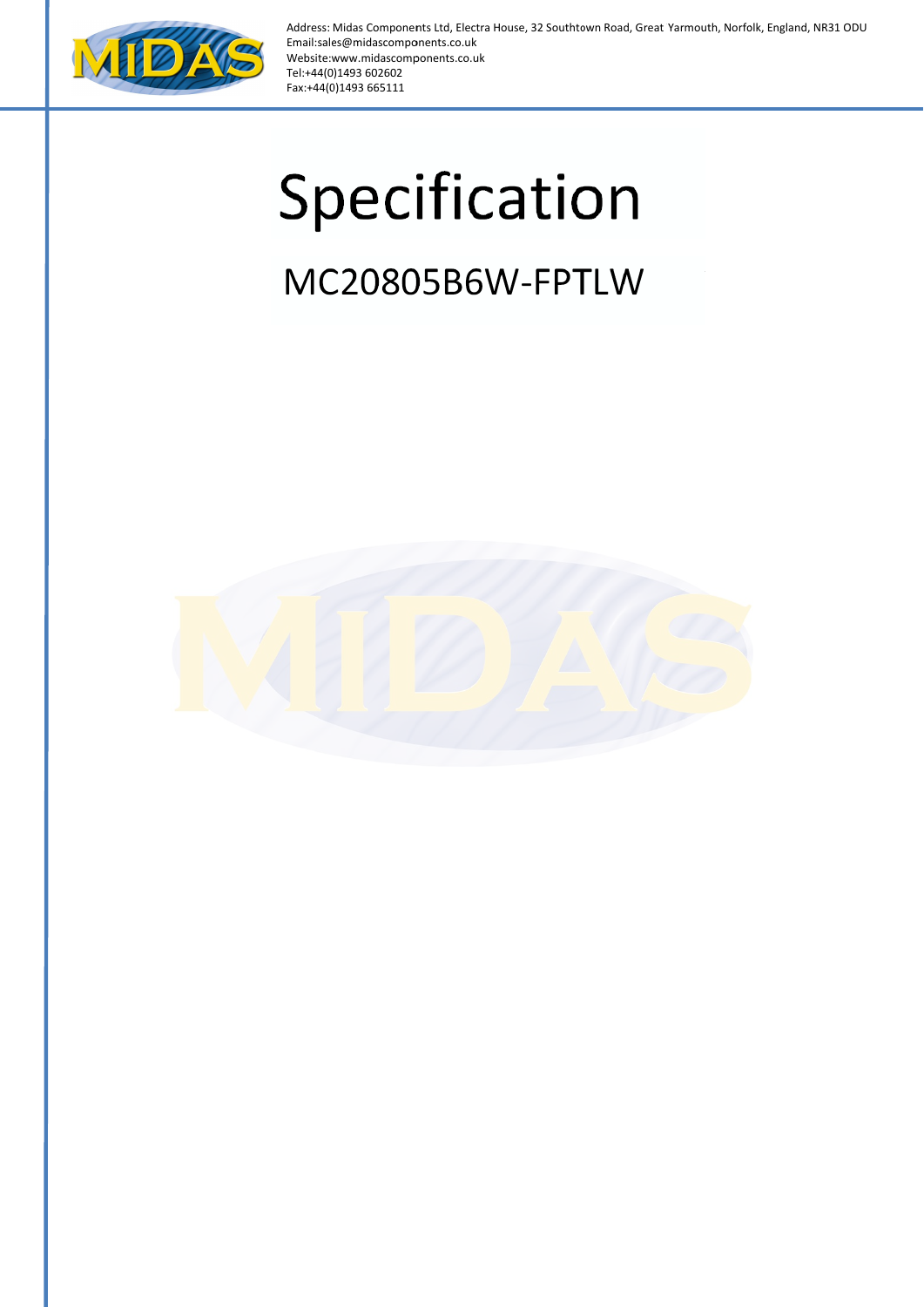#### BOOKBINDING AREA

#### DOC. DATASHEET STATEMENT

- The following icons are absolutely designed by Midas independently in 2007-SEP. They are not in common **1.** use in the LCD industry yet but just used for marking out Midasproducts' characteristics quickly and simply without any special meaning. Midas reserves the composing right and copyright. No one else is allowed to adopt these icons without Midas approval.
- **2.** The ISO9001 logo used in this document is authorized by SGS (www.sgs.com). Midas had already successfully passed the strict and professional ISO9001:2000 Quality Management System Certification and got the certificate (No.: CN07/00404)
- The technologies/techniques/crafts which denoted by the following icons are not exclusively owned by Midas, **3.** but also shared by Midas LCD strategic cooperators, however all these technologies/techniques/crafts have been finally confirmed by Midas professional engineers and QC department.
- As the difference in test standard and test conditions, also Midas insufficient familiarity with the actual LCD **4.** using environment, all the referred information in this DATASHEET (including the icons) only have two functions: 4.1: providing quick reference when you are judging whether or not the product meets your requirements. 4.2: listing out definitely the tolerance.

SAMPLE APPROVAL document rather than consider this DATASHEET as the standard for judging whether or not the LCD meets your requirements. Once you instruct Midas to a mass-production without definite demand for providing sample before, Midas will disclaim all responsibility if the mass-production is proved not meeting with your requirements.

- **5.** The sequence of the icons is random and doesn't indicate the importance grade.
- **6.** Icons explanation

Midas 2006 version logo. Midas is an integrated manufacturer of flat panel display (FPD). Midas supplies TN, HTN, STN, FSTN monochrome LCD panel; COB, COG, TAB LCD module; and all kinds of LED backlight.



#### **FAST RESPONSE TIME**

This icon on the cover indicates the product is with high response speed; Otherwise not.

This icon on the cover indicates the product is with high contrast; Otherwise not.



#### **WIDE VIEWING SCOPE**

This icon on the cover indicates the product is with wide viewing scope; Otherwise not.



#### **RoHS COMPLIANCE**

This icon on the cover indicates the product meets ROHS requirements; Otherwise not.



**3TIMEs 100% QC EXAMINATION** This icon on the cover indicates the product

has passed Midas thrice 100% QC. Otherwise not.



#### 3.0V **Vlcm = 3.0V**

This icon on the cover indicates the product can work at 3.0V exactly; otherwise not.



#### **PROTECTION CIRCUIT**

This icon on the cover indicates the product is with protection circuit; Otherwise not.



#### **HIGH CONTRAST LONG LIFE VERSION**

This icon on the cover indicates the product is long life version (over 9K hours guaranteed); Otherwise not.



#### **Anti UV VERSION**

This icon on the cover indicates the product is against UV line. Otherwise not.



#### **OPERATION TEMPERATURE RANGE**

This icon on the cover indicates the operating temperature range (X-Y).



#### **TWICE SELECTION OF LED MATERIALS**

This icon on the cover indicates the LED had passed Midas twice strict selection which promises the product's identical color and brightness; Otherwise not.



New structure, new craft, new technology and new materials inside both LCD module and LCD panel to improve the "RainBow" **N SERIES TECHNOLOGY (2008 developed)**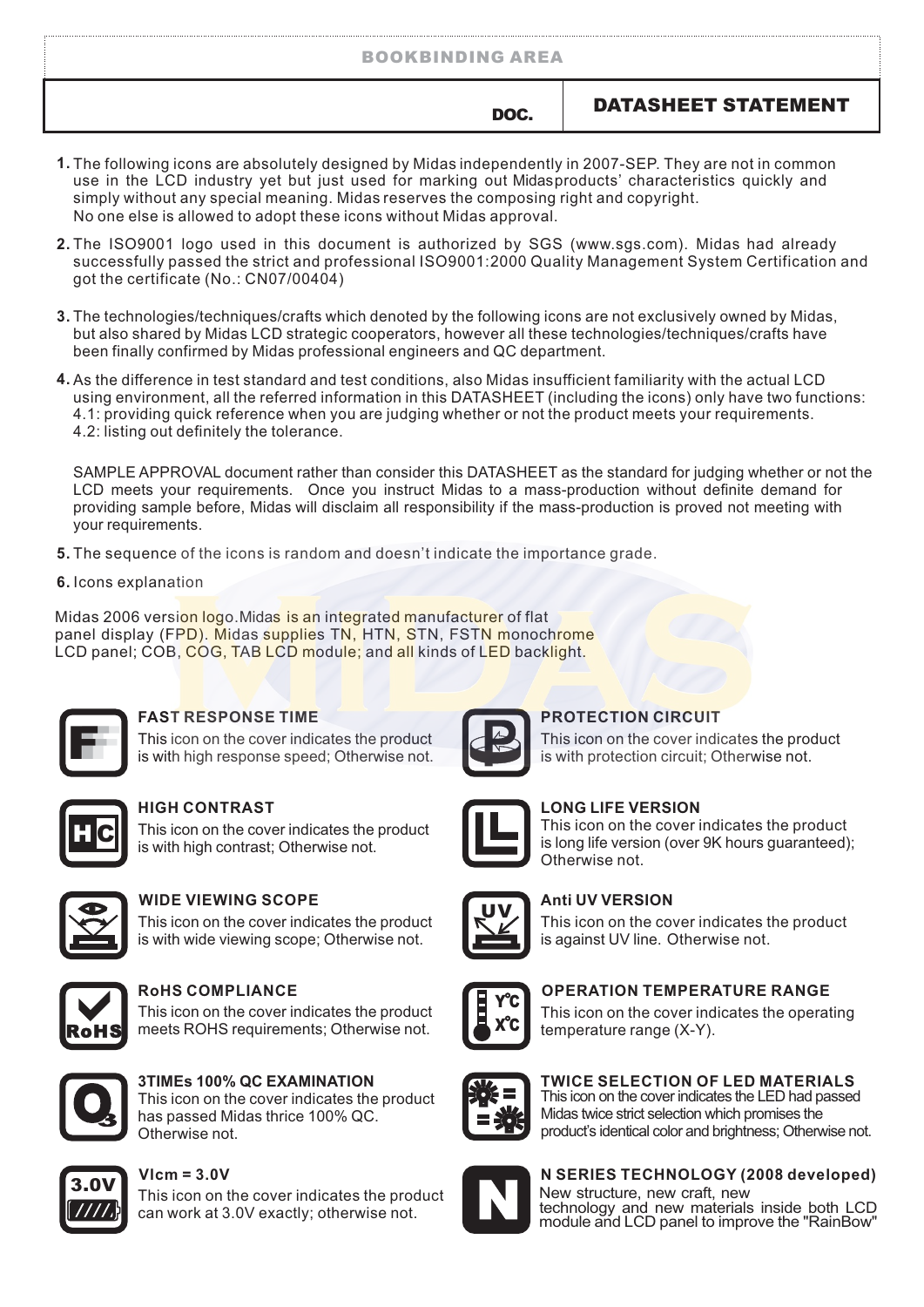| <b>BOOKBINDING AREA</b> |                                      |  |  |  |  |
|-------------------------|--------------------------------------|--|--|--|--|
| <b>STANDARD</b><br>DOC. | <b>REVISION RECORD   PAGE   1/19</b> |  |  |  |  |
|                         |                                      |  |  |  |  |

| NO.         | <b>DATE</b> | <b>DESCRIPTION</b>    | <b>ITEM</b> | <b>PAGE</b> | <b>APPROVED</b> |
|-------------|-------------|-----------------------|-------------|-------------|-----------------|
| $\mathbf 1$ | 2011.02     | <b>INITIAL ISSUED</b> | <b>ALL</b>  | <b>ALL</b>  | 多精长             |
|             |             |                       |             |             |                 |
|             |             |                       |             |             |                 |
|             |             |                       |             |             |                 |
|             |             |                       |             |             |                 |
|             |             |                       |             |             |                 |
|             |             |                       |             |             |                 |
|             |             |                       |             |             |                 |
|             |             |                       |             |             |                 |
|             |             |                       |             |             |                 |
|             |             |                       |             |             |                 |
|             |             |                       |             |             |                 |
|             |             |                       |             |             |                 |
|             |             |                       |             |             |                 |
|             |             |                       |             |             |                 |
|             |             |                       |             |             |                 |
|             |             |                       |             |             |                 |
|             |             |                       |             |             |                 |
|             |             |                       |             |             |                 |
|             |             |                       |             |             |                 |
|             |             |                       |             |             |                 |
|             |             |                       |             |             |                 |
|             |             |                       |             |             |                 |
|             |             |                       |             |             |                 |
|             |             |                       |             |             |                 |
|             |             |                       |             |             |                 |
|             |             |                       |             |             |                 |
|             |             |                       |             |             |                 |
|             |             |                       |             |             |                 |
|             |             |                       |             |             |                 |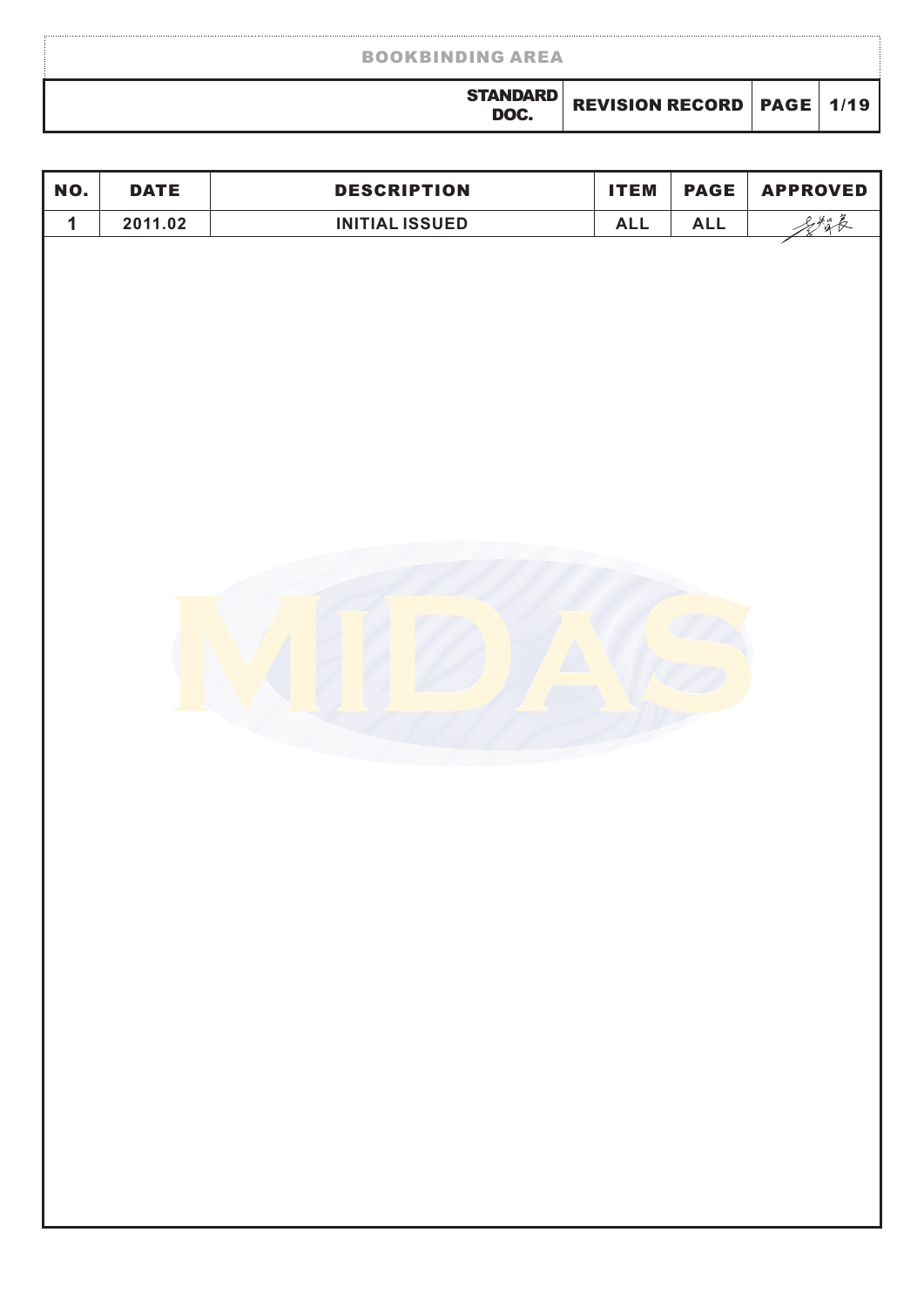| <b>BOOKBINDING AREA</b> |                 |             |      |  |  |
|-------------------------|-----------------|-------------|------|--|--|
| <b>STANDARD</b><br>DOC. | <b>CONTENTS</b> | <b>PAGE</b> | 2/19 |  |  |

| 4. ELECTRONICAL CHARACTERISTIC --------------------------------- Page 3 |        |
|-------------------------------------------------------------------------|--------|
|                                                                         |        |
|                                                                         |        |
|                                                                         |        |
|                                                                         |        |
|                                                                         |        |
| 10. REFLECTOR OF SCREEN AND DDRAM ADDRESS -------------- Page 8         |        |
|                                                                         | Page 9 |
|                                                                         |        |
|                                                                         |        |
|                                                                         |        |
|                                                                         |        |
|                                                                         |        |
|                                                                         |        |
|                                                                         |        |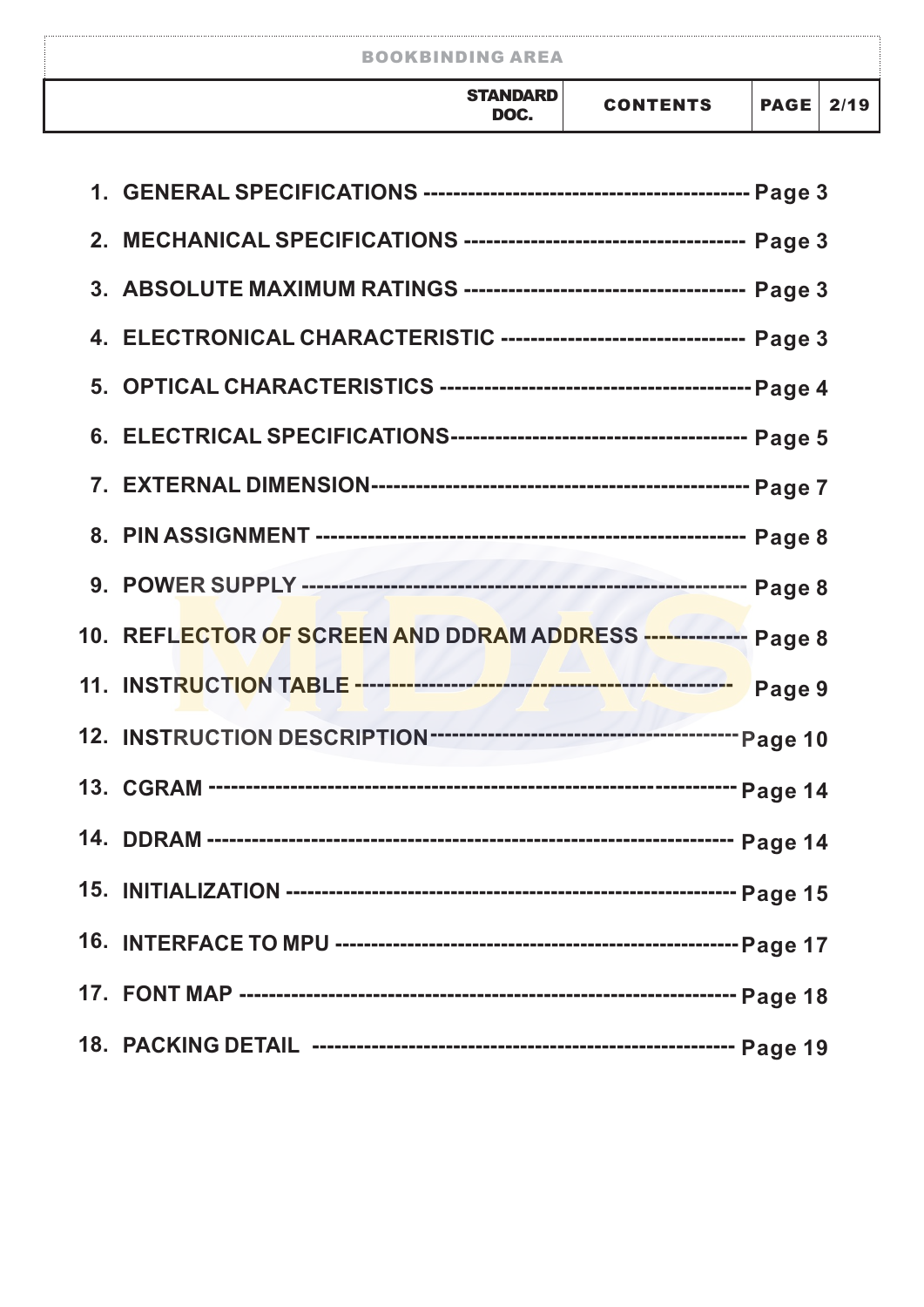| <b>BOOKBINDING AREA</b> |                                     |             |      |
|-------------------------|-------------------------------------|-------------|------|
| <b>PRODUCT</b><br>SPEC. | <b>MODE NO.</b><br>MC20805B6W-FPTLW | <b>PAGE</b> | 3/19 |

#### 1. GENERAL SPECIFICATIONS

| <b>ITEM</b>                      | <b>NOMINAL DIMENSIONS / AVAILABLE OPTIONS</b>      |
|----------------------------------|----------------------------------------------------|
| <b>DISPLAY FORMAT</b>            | 8 Characters by 2 Lines                            |
| <b>LCD PANEL OPTIONS</b>         | <b>FSTN (Silver-gray color)</b>                    |
| <b>POLARIZER OPTIONS</b>         | <b>Positive, Transflective</b>                     |
| <b>BACKLIGHT OPTIONS</b>         | Edge type LED backlight (White color)              |
| <b>VIEWING ANGLE OPTIONS</b>     | 6:00 (Bottom)                                      |
| <b>TEMPERATURE RANGE OPTIONS</b> | Wide temp. range ( $-20^{\circ}$ C ~ 70 $\circ$ C) |
| <b>CONTROLLER IC</b>             | <b>SUNPLUS</b>                                     |
| <b>DISPLAY DUTY</b>              | 1/16                                               |
| <b>DRIVING BIAS</b>              | 1/5                                                |

#### 2. MECHANICAL SPECIFICATIONS

| <b>OVERALL SIZE</b>   | $40.0 \times 35.4 \times \text{max}$ 13.0<br>LED backlight version :<br>mm <sub>1</sub> |  |                      |                      |                 |
|-----------------------|-----------------------------------------------------------------------------------------|--|----------------------|----------------------|-----------------|
| <b>VIEWING AREA</b>   | 30.4W x 13.9H                                                                           |  | mm   HOLE-HOLE       | 36.0W x 30.0H        | mm l            |
| <b>CHARACTER SIZE</b> | 2.95W x 4.75H                                                                           |  | mm   CHARACTER PITCH | $0.40W \times 0.40H$ | mm <sub>l</sub> |
| <b>DOT SIZE</b>       | $0.55W \times 0.55H$                                                                    |  | mm   DOT PITCH       | $0.05W \times 0.05H$ | mm l            |

#### 3. ABSOLUTE MAXIMUM RATINGS

| <b>ITEM</b>                  | <b>SYMBOL</b>  | <b>CONDITION</b> | <b>MIN</b>       | <b>MAX</b>  | <b>UNIT</b>  |
|------------------------------|----------------|------------------|------------------|-------------|--------------|
| <b>POWER SUPPLY (LOGIC)</b>  | <b>Vdd</b>     | $25^{\circ}$ C   | $-0.3$           | 7.0         |              |
| <b>POWER SUPPLY (LCD)</b>    | V <sub>0</sub> | $25^\circ$ C     | <b>Vdd -13.5</b> | $Vdd + 0.3$ |              |
| <b>INPUT VOLTAGE</b>         | Vin            | $25^{\circ}$ C   | $-0.3$           | $Vdd + 0.3$ |              |
| <b>OPERATING TEMPERATURE</b> | Vopr           |                  | $-20$            | 70          | °С           |
| <b>STORAGE TEMPERATURE</b>   | Vstg           | ____             | $-30$            | 80          | $^{\circ}$ C |

#### 4. ELECTRONICAL CHARACTERISTIC\*

| <b>ITEM</b>                          | <b>SYMBOL</b> | <b>CONDITION</b>         | <b>STANDARD</b> | <b>UNIT</b> |            |                   |
|--------------------------------------|---------------|--------------------------|-----------------|-------------|------------|-------------------|
|                                      |               |                          | <b>MIN</b>      | <b>TYP</b>  | <b>MAX</b> |                   |
| Input voltage                        | <b>Vdd</b>    | $+5V$                    | 4.7             | 5.0         | 5.5        | $\mathbf v$       |
| <b>Supply current</b>                | Idd           | $Vdd = 5V$               |                 | 1.3         |            | mA                |
|                                      |               | $-20^{\circ}$ C          | 4.30            |             | 5.00       |                   |
| <b>Recommended LCD driving</b>       |               | $0^{\circ}$ C            | 4.25            |             | 4.80       |                   |
| voltage for normal temp.             | Vdd - V0      | $25^{\circ}$ C           | 4.20            | 4.50        | 4.70       | $\mathsf{V}$      |
| <b>Version module</b>                |               | $50^{\circ}$ C           | 4.10            |             | 4.65       |                   |
|                                      |               | $70^{\circ}$ C           | 4.00            |             | 4.55       |                   |
| <b>LED</b> forward voltage           | Vf            | $25^{\circ}$ C           | 2.9             |             | 3.4        | $\mathbf v$       |
| <b>LED forward current</b>           | lf            | $25^{\circ}$ C           |                 | 15          | 20         | mA                |
| <b>LED reverse Current</b>           | Ir.           | $25^{\circ}$ C           |                 | 10          |            | μA                |
| <b>LED color range</b>               | X coordinate  | $25^{\circ}$ C If = 15mA | 0.25            |             | 0.28       |                   |
|                                      | Y coordinate  | $25^{\circ}$ C If = 15mA | 0.26            |             | 0.29       |                   |
| <b>LED illuminance (Without LCD)</b> | Lv            | $25^{\circ}$ C If = 15mA | 160             |             | 210        | cd/m <sup>2</sup> |
| $\sf LED$ life time                  |               | $25^{\circ}$ C If = 15mA | 9K**            |             |            | <b>Hours</b>      |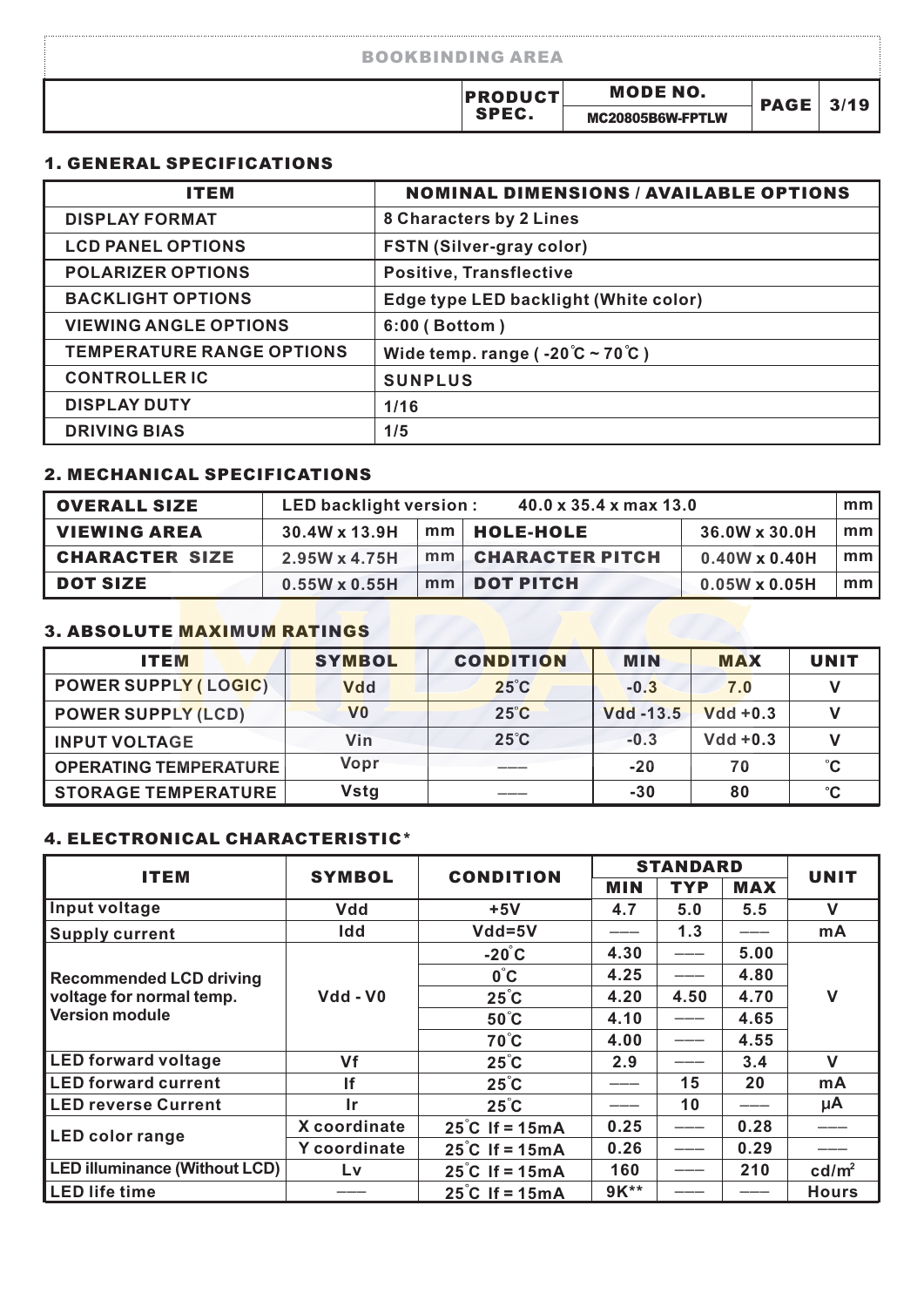| <b>BOOKBINDING AREA</b> |                                     |             |  |
|-------------------------|-------------------------------------|-------------|--|
| <b>PRODUCT</b><br>SPEC. | <b>MODE NO.</b><br>MC20805B6W-FPTLW | <b>PAGE</b> |  |

#### 5. OPTICAL CHARACTERISTIC

| FOR TN TYPE LCD MODULE (TA=25 $\degree$ C, Vdd=5.0V ± 0.25V) |                     |                  |            |            |            |             |  |  |
|--------------------------------------------------------------|---------------------|------------------|------------|------------|------------|-------------|--|--|
| <b>ITEM</b>                                                  | <b>SYMBOL</b>       | <b>CONDITION</b> | <b>MIN</b> | <b>TYP</b> | <b>MAX</b> | <b>UNIT</b> |  |  |
|                                                              | $\Phi$ 2 – $\Phi$ 1 | $K = 4$          | 30         |            |            | deg         |  |  |
| <b>VIEWING ANGLE</b>                                         | Θ                   |                  | 25         |            |            |             |  |  |
| <b>CONTRAST RATIO</b>                                        | Κ                   |                  |            | 2          |            |             |  |  |
| <b>RESPONSE TIME(RISE)</b>                                   | <b>T</b> R          |                  |            | 120        | 150        | ms          |  |  |
| <b>RESPONSE TIME(FALL)</b>                                   | ТF                  |                  |            | 120        | 150        | ms          |  |  |

| FOR STN TYPE LCD MODULE (TA=25 $^{\circ}$ C, Vdd=5.0V $\pm$ 0.25V)                  |                     |         |    |     |     |     |  |  |  |  |
|-------------------------------------------------------------------------------------|---------------------|---------|----|-----|-----|-----|--|--|--|--|
| <b>CONDITION</b><br><b>SYMBOL</b><br><b>MIN</b><br><b>TYP</b><br><b>MAX</b><br>ITEM |                     |         |    |     |     |     |  |  |  |  |
| <b>VIEWING ANGLE</b>                                                                | $\Phi$ 2 – $\Phi$ 1 | $K = 4$ | 40 |     |     | deg |  |  |  |  |
|                                                                                     | Θ                   |         | 60 |     |     |     |  |  |  |  |
| <b>CONTRAST RATIO</b>                                                               |                     |         |    | 6   |     |     |  |  |  |  |
| <b>RESPONSE TIME(RISE)</b>                                                          | ТR                  |         |    | 150 | 250 | ms  |  |  |  |  |
| <b>RESPONSE TIME(FALL)</b>                                                          | ТF                  |         |    | 150 | 250 | ms  |  |  |  |  |







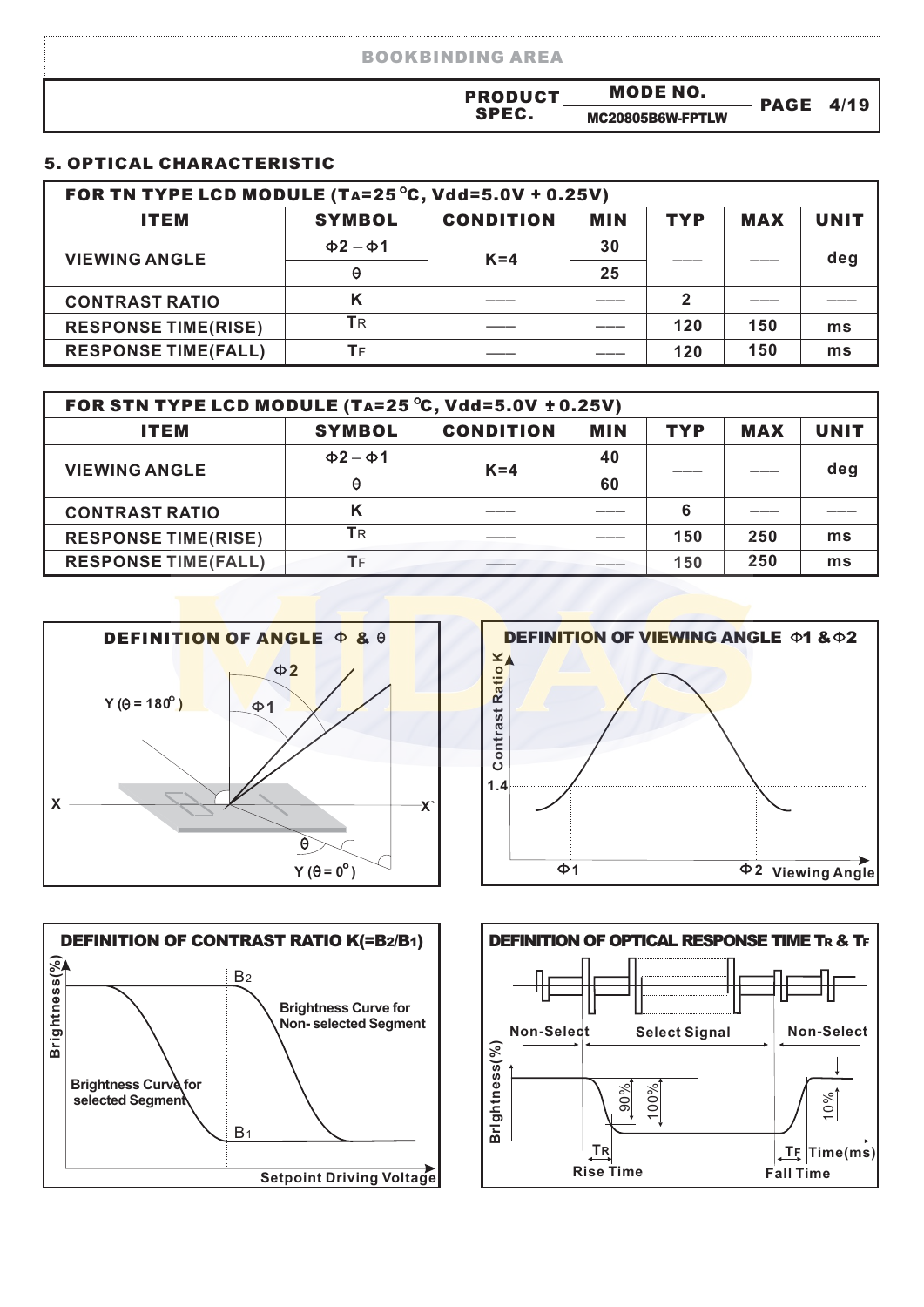| <b>BOOKBINDING AREA</b> |                                     |             |      |
|-------------------------|-------------------------------------|-------------|------|
| <b>PRODUCT</b><br>SPEC. | <b>MODE NO.</b><br>MC20805B6W-FPTLW | <b>PAGE</b> | 5/19 |

#### 6. ELECTRICAL SPECIFICATIONS

### 6.1 DC CHARACTERISTICS ( VDD = 4.5V to 5.5V, TA =  $25^{\circ}$ C )

| <b>CHARACTERISTICS SYMBOL</b>              |                     |              | <b>LIMIT</b> |        | <b>UNIT</b> | <b>TEST CONDITION</b>             |  |  |
|--------------------------------------------|---------------------|--------------|--------------|--------|-------------|-----------------------------------|--|--|
|                                            |                     | TYP.<br>MIN. |              | MAX.   |             |                                   |  |  |
| <b>INPUT HIGH VOLTAGE</b>                  | V <sub>HH1</sub>    | 2.2          |              | Vdd    | V           | Pins (E. RS. R/W. DB0 - DB7)      |  |  |
| <b>INPUT LOW VOLTAGE</b>                   | VIL <sub>1</sub>    | $-0.3$       |              | 0.6    | V           |                                   |  |  |
| <b>INPUT HIGH CURRENT</b>                  | Iін                 | $-2.0$       |              | 2.0    | μA          | Pins (RS. R/W. DB0 - DB7)         |  |  |
| <b>INPUT LOW CURRENT</b>                   | <b>I</b> IL         | $-20$        | $-50$        | $-100$ | μA          | $Vdd = 5.0V$                      |  |  |
| <b>OUTPUT HIGH</b><br><b>VOLTAGE (TTL)</b> | $V$ OH <sub>1</sub> | 2.4          |              | Mdd    | $\vee$      | $IOH = -0.1mA$<br>Pins: DB0 - DB7 |  |  |
| <b>OUTPUT LOW</b><br><b>VOLTAGE (TTL)</b>  | V <sub>OL1</sub>    |              |              | 0.4    | V           | $IOL = 0.1mA$<br>Pins: DB0 - DB7  |  |  |

#### 6.2 AC CHARACTERISTICS ( VDD = 4.5V to 5.5V, TA =  $25^{\circ}$ C )

**Write mode**

| <b>CHARACTERISTICS SYMBOL</b> |                  |      | <b>LIMIT</b> |      | <b>UNIT</b> | <b>TEST CONDITION</b> |
|-------------------------------|------------------|------|--------------|------|-------------|-----------------------|
|                               |                  | MIN. | TYP.         | MAX. |             |                       |
| <b>ENABLE CYCLE TIME</b>      | tc               | 500  |              |      | ns          | Pin E                 |
| <b>ENABLE PULSE WIDTH</b>     | t <sub>PW</sub>  | 230  |              |      | ns          | Pin E                 |
| <b>ENABLE RISE/ FALL TIME</b> | tR, tF           |      |              | 20   | ns          | Pin E                 |
| <b>ADDRESS SETUP TIME</b>     | ts <sub>P1</sub> | 40   |              |      | ns          | Pins RS, R/W, E       |
| <b>ADDRESS HOLD TIME</b>      | t <sub>HD1</sub> | 10   |              |      | ns          | Pins RS, R/W, E       |
| <b>DATA SETUP TIME</b>        | ts <sub>P2</sub> | 80   |              |      | ns          | Pins: DB0 - DB7       |
| <b>DATA HOLD TIME</b>         | t <sub>HD2</sub> | 10   |              |      | ns          | Pins: DB0 - DB7       |

#### **Read mode**

| <b>CHARACTERISTICS SYMBOL</b> |                   |      | <b>LIMIT</b> |      | <b>UNIT</b> | <b>TEST CONDITION</b> |  |
|-------------------------------|-------------------|------|--------------|------|-------------|-----------------------|--|
|                               |                   | MIN. | TYP.         | MAX. |             |                       |  |
| <b>ENABLE CYCLE TIME</b>      | tc                | 500  |              |      | ns          | Pin E                 |  |
| <b>ENABLE PULSE WIDTH</b>     | t <sub>PW</sub>   | 230  |              |      | ns          | Pin E                 |  |
| <b>ENABLE RISE/FALL TIME</b>  | $t_{R}$ , $t_{F}$ |      |              | 20   | ns          | Pin E                 |  |
| <b>ADDRESS SETUP TIME</b>     | ts <sub>P1</sub>  | 40   |              |      | ns          | Pins RS, R/W, E       |  |
| <b>ADDRESS HOLD TIME</b>      | t <sub>HD1</sub>  | 10   |              |      | ns          | Pins RS, R/W, E       |  |
| <b>DATA OUTPUT DELAY TIME</b> | to                |      |              | 120  | ns          | Pins: DB0 - DB7       |  |
| <b>DATA HOLD TIME</b>         | t <sub>HD2</sub>  | 5    |              |      | ns          | Pins: DB0 - DB7       |  |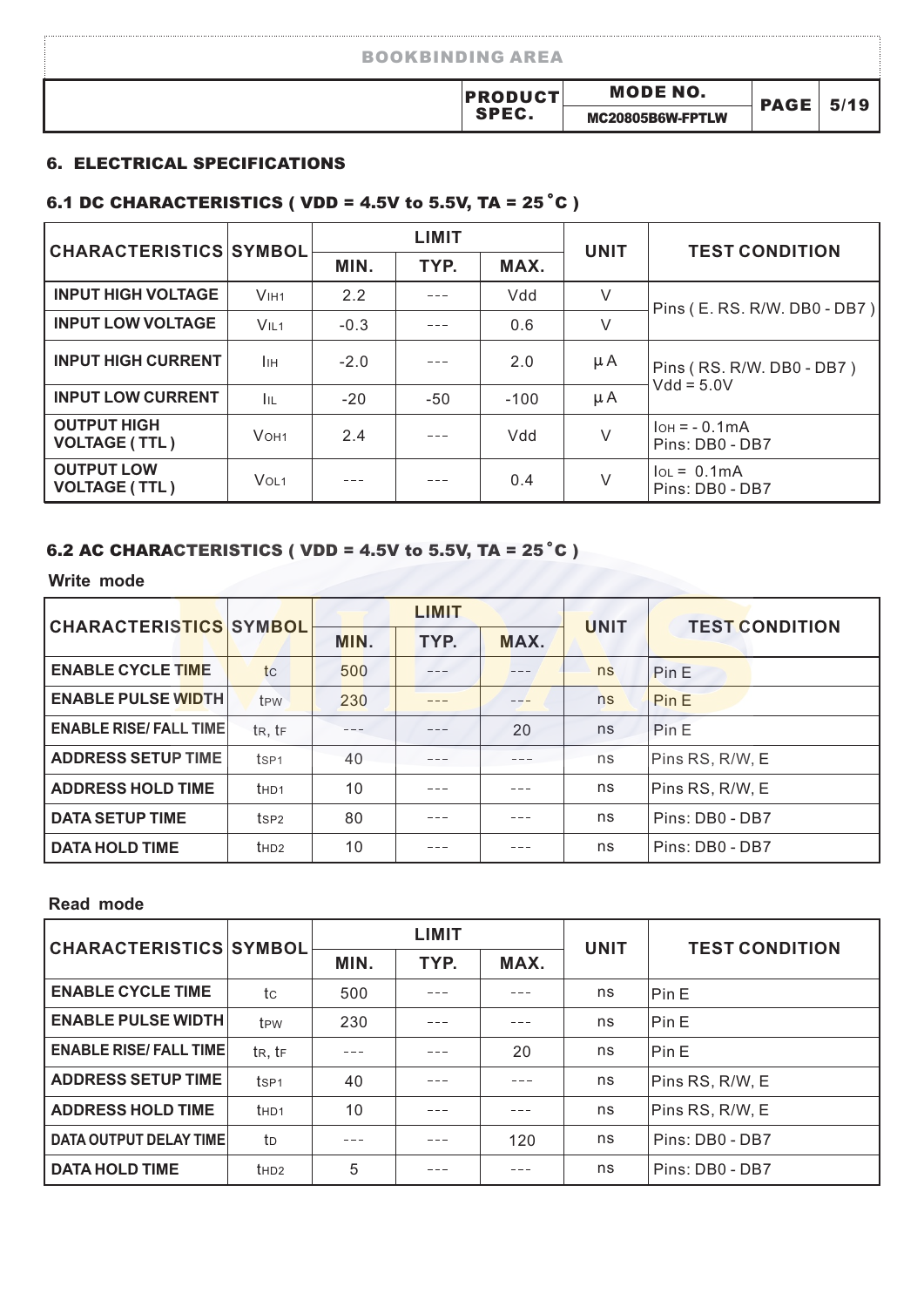| <b>BOOKBINDING AREA</b> |                                     |             |  |
|-------------------------|-------------------------------------|-------------|--|
| <b>PRODUCT</b><br>SPEC. | <b>MODE NO.</b><br>MC20805B6W-FPTLW | <b>PAGE</b> |  |

#### 6.3.1 WRITE MODE TIMING DIAGRAM



#### 6.3.2 READ MODE TIMING DIAGRAM

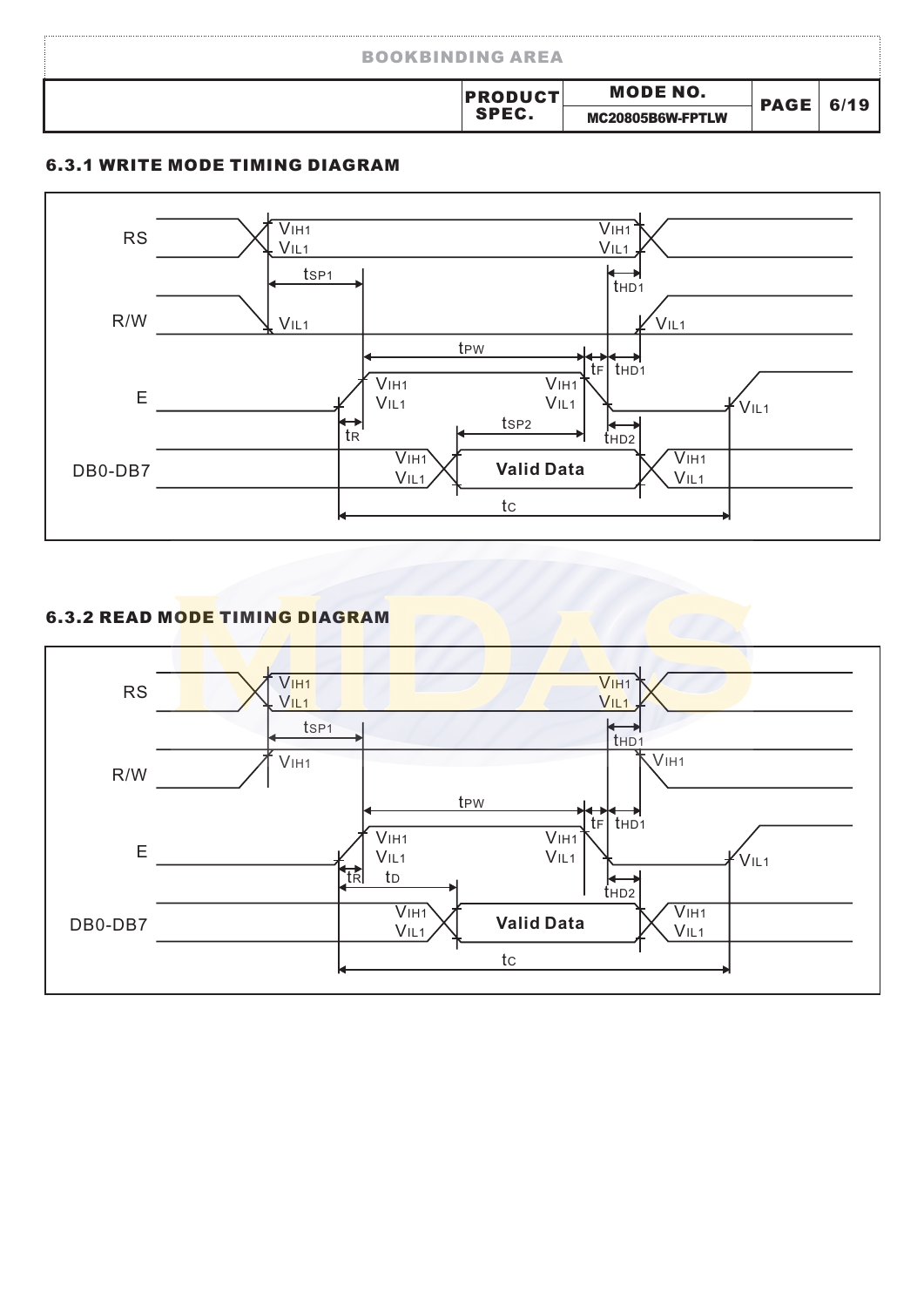| <b>BOOKBINDING AREA</b> |                  |             |         |
|-------------------------|------------------|-------------|---------|
| <b>PRODUCT</b>          | <b>MODE NO.</b>  | <b>PAGE</b> | 7 / 1 Q |
| SPEC.                   | MC20805B6W-FPTLW |             |         |

#### 7. EXTERNAL DIMENSIONS





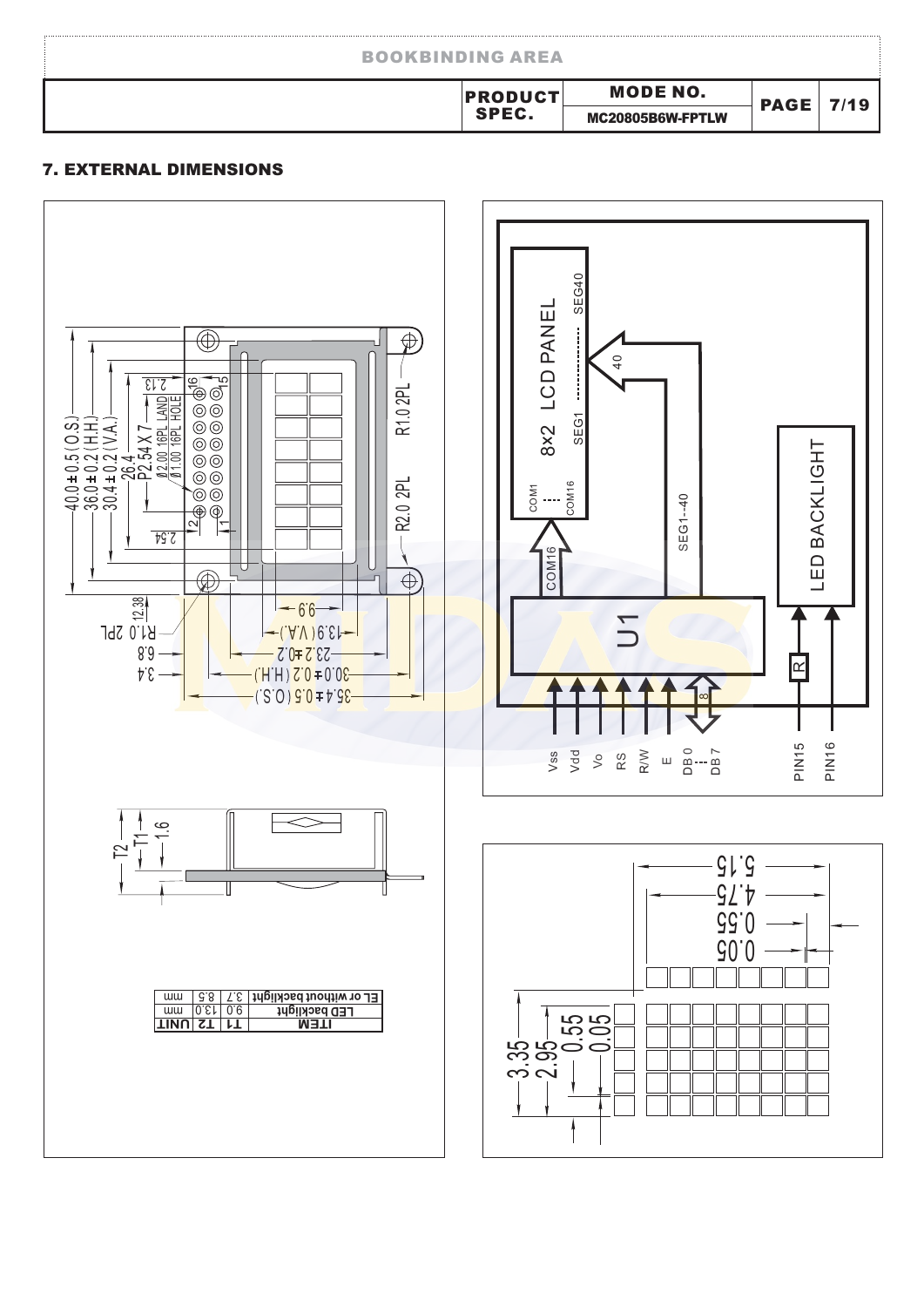| <b>BOOKBINDING AREA</b> |                  |             |      |
|-------------------------|------------------|-------------|------|
| <b>PRODUCT</b>          | <b>MODE NO.</b>  | <b>PAGE</b> | 8/19 |
| SPEC.                   | MC20805B6W-FPTLW |             |      |

#### 8.PIN ASSIGNMENT

| <b>PIN</b> | <b>SYMBOL</b> | <b>FUNCTION</b>               |
|------------|---------------|-------------------------------|
| 1          | Vss           | <b>GND</b>                    |
| 2          | Vdd           | Power supply for LCM (+5.0V)  |
| 3          | V0            | Contrast Adjust               |
| 4          | RS            | <b>Register Select Signal</b> |
| 5          | R/W           | Data Read / Write             |
| 6          | Е             | Enable Signal                 |
| $7 - 14$   | DB0 - DB7     | Data bus line                 |
| 15         | LED+          | Power supply for BKL (+5.0V)  |
| 16         | I FD-         | Power supply for BKL (0V)     |

#### 9.POWER SUPPLY



#### 10. REFLECTOR OF SCREEN AND DDRAM ADDRESS

| Display position     | $1 - 1$ | $1 - 2$        | $1 - 3$        | 1-4            | $1-5$   | $1 - 6$ | $1 - 7$ | $1 - 8$ |                |    |
|----------------------|---------|----------------|----------------|----------------|---------|---------|---------|---------|----------------|----|
| <b>DDRAM</b> address | 00      | 0 <sub>1</sub> | 02             | 03             | 04      | 05      | 06      | 07      | 08             | 09 |
| Display position     |         |                |                |                |         |         |         |         |                |    |
| <b>DDRAM</b> address | 0A      | 0B             | 0 <sup>C</sup> | 0 <sub>D</sub> | 0E      | 0F      | 10      | 11      | 12             | 13 |
| Display position     |         |                |                |                |         |         |         |         |                |    |
| <b>DDRAM</b> address | 14      | 15             | 16             | 17             | 18      | 19      | 1A      | 1B      | 1 <sup>C</sup> | 1D |
| Display position     |         |                |                |                |         |         |         |         |                |    |
| <b>DDRAM</b> address | 1E      | 1F             | 20             | 21             | 22      | 23      | 24      | 25      | 26             | 27 |
| Display position     | $2 - 1$ | $2 - 2$        | $2 - 3$        | $2 - 4$        | $2 - 5$ | $2 - 6$ | $2 - 7$ | $2 - 8$ |                |    |
| <b>DDRAM</b> address | 40      | 41             | 42             | 43             | 44      | 45      | 46      | 47      | 48             | 49 |
| Display position     |         |                |                |                |         |         |         |         |                |    |
| <b>DDRAM</b> address |         |                |                |                |         |         |         |         |                |    |
|                      | 4A      | 4B             | 4C             | 4D             | 4E      | 4F      | 50      | 51      | 52             | 53 |
| Display position     |         |                |                |                |         |         |         |         |                |    |
| <b>DDRAM</b> address | 54      | 55             | 56             | 57             | 58      | 59      | 5A      | 5B      | 5C             | 5D |
| Display position     |         |                |                |                |         |         |         |         |                |    |

1-1 means first character of line 1 on screen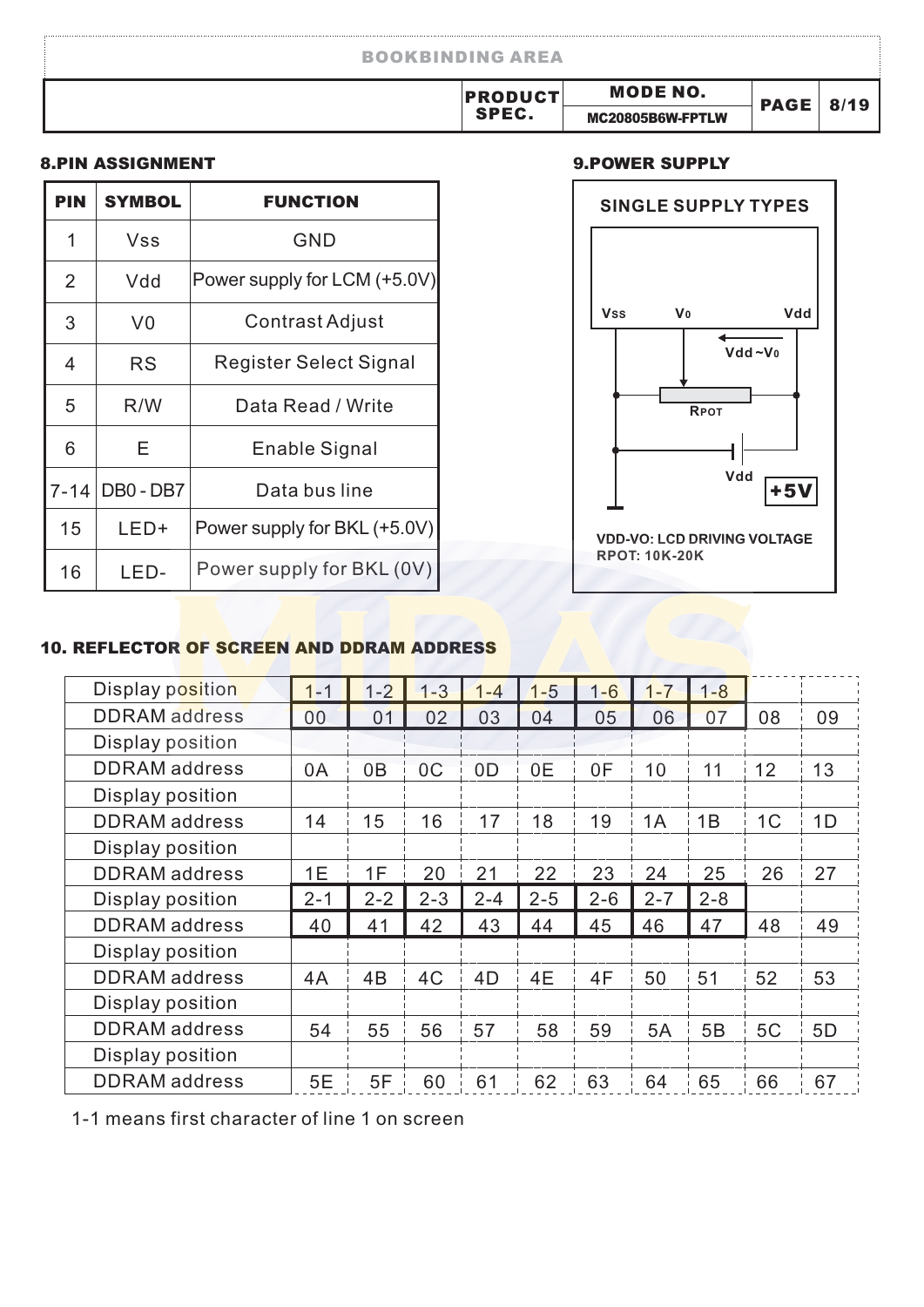| <b>BOOKBINDING AREA</b> |                  |             |      |
|-------------------------|------------------|-------------|------|
| <b>PRODUCT</b>          | <b>MODE NO.</b>  |             | 9/19 |
| SPEC.                   | MC20805B6W-FPTLW | <b>PAGE</b> |      |

#### 11. INSTRUCTION TABLE

|                                         |                |                |                |                | <b>Instruction Code</b> |                |                 |                                           |                |                 |                                                                                                                                               | <b>Execution</b>      |
|-----------------------------------------|----------------|----------------|----------------|----------------|-------------------------|----------------|-----------------|-------------------------------------------|----------------|-----------------|-----------------------------------------------------------------------------------------------------------------------------------------------|-----------------------|
| <b>Instruction</b>                      | <b>RS</b>      | R/W            | DB7            |                | DB6 DB5 DB4             |                | DB <sub>3</sub> | DB <sub>2</sub>                           | DB1            | DB <sub>0</sub> | <b>Description</b>                                                                                                                            | Time(fosc=<br>270kHz) |
| Clear Display                           | $\Omega$       | $\overline{0}$ | 0              | $\Omega$       | $\Omega$                | 0              | $\overline{0}$  | $\mathbf 0$                               | $\Omega$       | 1               | Write 20H to DDRAM<br>set DDRAM address to<br>00H from AC                                                                                     | 1.52ms                |
| <b>Return Home</b>                      | $\Omega$       | $\mathbf 0$    | $\Omega$       | $\Omega$       | 0                       | $\Omega$       | $\mathbf 0$     | $\mathbf 0$                               | 1              |                 | Set DDRAM address to<br>00H from AC and return<br>cursor to its original<br>position if shifted. The<br>contents of DDRAM are<br>not changed. | 1.52ms                |
| <b>Entry Mode</b><br>Set                | 0              | 0              | $\Omega$       | 0              | 0                       | $\mathbf 0$    | $\mathbf 0$     | 1                                         | I/D            | <b>SH</b>       | Assign cursor moving<br>direction and enable the<br>shift of entire display                                                                   | $38\,\mu s$           |
| <b>Display</b><br>ON/OFF<br>Control     | 0              | $\Omega$       | $\Omega$       | $\Omega$       | $\Omega$                | $\overline{0}$ | 1               | D                                         | $\mathsf{C}$   | B               | Set display(D)<br>cursor(C) and blinking<br>of cursor(B) on/off                                                                               | $38\,\mu s$           |
| Cursor or<br><b>Display Shift</b>       | $\overline{0}$ | $\overline{0}$ | $\overline{0}$ | $\Omega$       | $\Omega$                | $\mathbf{1}$   | S/C             | R/L                                       | $-$            |                 | Set cursor moving and<br>display shift control<br>bit, and the direction,<br>without changing<br><b>DDRAM</b> data                            | $38 \,\mu s$          |
| <b>Function Set</b>                     | $\mathbf 0$    | $\overline{0}$ | $\Omega$       | 0              | 1                       | DL             | N               | F                                         |                |                 | Set interface data<br>length(DL:8bit/4bit),<br>number of display line<br>(N:2line/1line)<br>and, display font type<br>F:5X11dots / 5X8dots    | $38 \,\mu s$          |
| <b>Set CGRAM</b><br>Address             | 0              | $\mathbf{0}$   | 0              | 1              |                         |                |                 | AC5 AC4 AC3 AC2 AC1 AC0                   |                |                 | Set CGRAM address in<br>address counter                                                                                                       | $38 \mu s$            |
| <b>Set DDRAM</b><br>Address             | 0              | $\mathbf{0}$   | 1              |                |                         |                |                 | $AC6$ $AC5$ $AC4$ $AC3$ $AC2$ $AC1$ $AC1$ |                |                 | Set DDRAM address in<br>address counter                                                                                                       | $38\,\mu s$           |
| <b>Read Busy</b><br>Flag and<br>Address | $\mathbf 0$    | $\mathbf{1}$   | <b>BF</b>      |                |                         |                |                 | AC6 AC5 AC4 AC3 AC2 AC1 AC0               |                |                 | Whether during internal<br>operation or not can be<br>known by reading BF<br>The contents of address<br>counter can also be read              | $0 \mu s$             |
| Write Data to<br><b>RAM</b>             | 1              | 0              | D7             | D <sub>6</sub> | D <sub>5</sub>          | D <sub>4</sub> | D <sub>3</sub>  | D <sub>2</sub>                            | D <sub>1</sub> | D <sub>0</sub>  | Write data into internal<br>RAM (DDRAM/CGRAM)                                                                                                 | $38\,\mu s$           |
| Read data<br>from RAM                   | 1              | 1              | D7             | D <sub>6</sub> | D <sub>5</sub>          | D <sub>4</sub> | D <sub>3</sub>  | D <sub>2</sub>                            | D <sub>1</sub> | D <sub>0</sub>  | Read data from internal<br>RAM (DDRAM/CGRAM)                                                                                                  | $38 \mu s$            |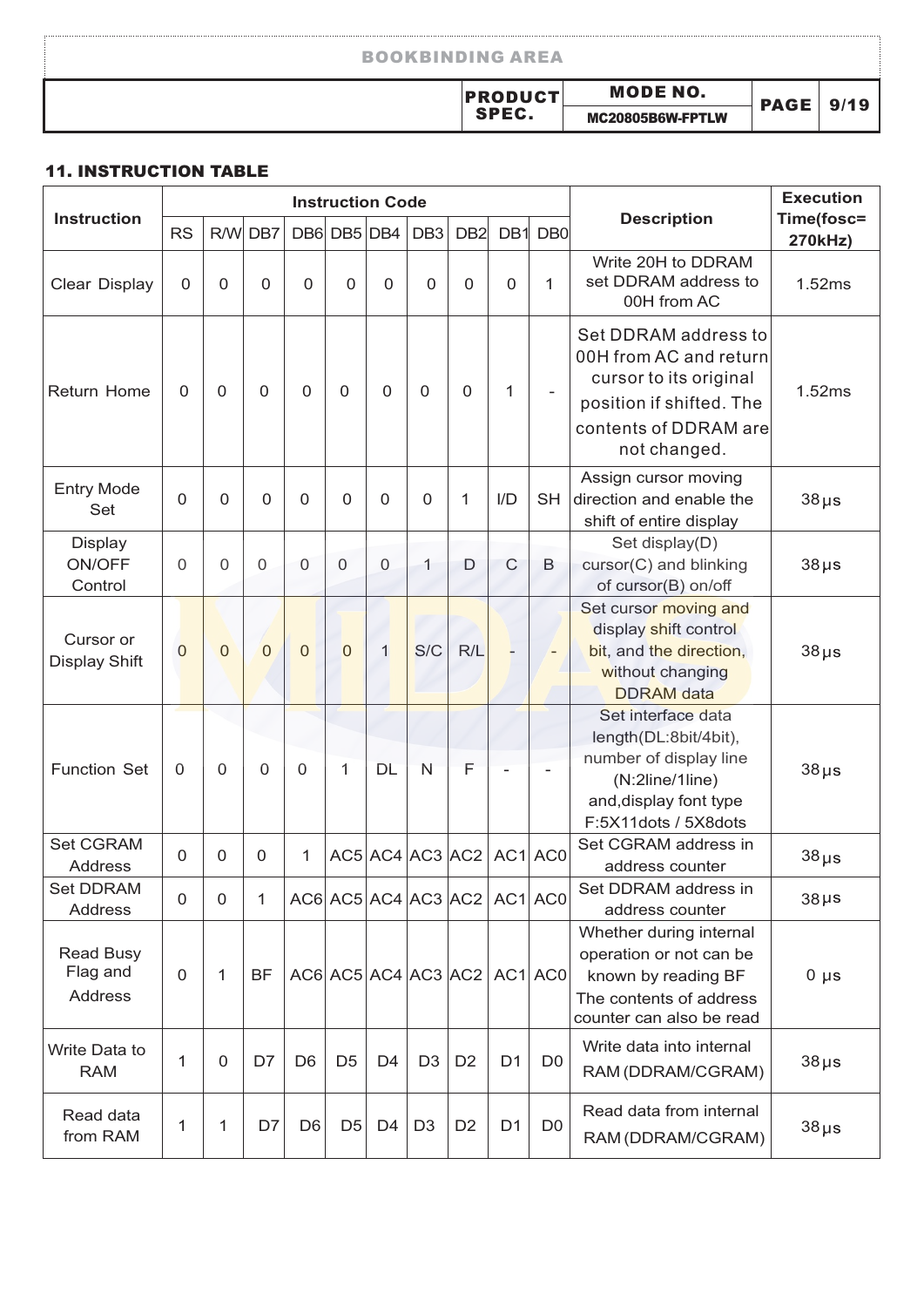| <b>MODE NO.</b><br><b>PRODUCT</b><br><b>PAGE 10/19</b><br>SPEC. | <b>BOOKBINDING AREA</b> |                  |  |
|-----------------------------------------------------------------|-------------------------|------------------|--|
|                                                                 |                         |                  |  |
|                                                                 |                         | MC20805B6W-FPTLW |  |

#### 12. INSTRUCTION DESCRIPTION

#### **A. Clear Display**

| <b>RS</b> | R/W DB7 DB6 DB5 DB4 DB3 DB2 DB1 DB0 |  |  |  |  |
|-----------|-------------------------------------|--|--|--|--|
|           |                                     |  |  |  |  |

Clear all the display data by writing 20H (space code) to all DDRAM address, and set DDRAM address to 00H into AC (address counter).

Return cursor to the original status, namely, bring the cursor to the left edge on the first line of the display.

Make the entry mode increment (  $I/D = HIGH$  )

#### **B. Return Home**

|  | RS R/W DB7 DB6 DB5 DB4 DB3 DB2 DB1 DB0 |  |  |  |  |
|--|----------------------------------------|--|--|--|--|
|  |                                        |  |  |  |  |

Set DDRAM address to 00H into the address counter.

Return cursor to its original site and return display to its original status,if shifted. Contents of DDRAM does not change.

#### **C. Entry Mode Set**

| ' RS | R/W DB7 DB6 DB5 DB4 DB3 DB2 DB1 DB0 |  |  |     |           |
|------|-------------------------------------|--|--|-----|-----------|
|      |                                     |  |  | I/D | <b>SH</b> |

Set the moving direction of cursor and display.

#### **I/D:Increment /decrement of DDRAM address(cursor or blink)**

I/D=High,cursor/blink moves to right and DDRAM address is increased by 1.

I/D=low,cursor/blink moves to left and DDRAM address is decreased by 1.

\*CGRAM operates the same way as DDRAM, when reading from or writing to CGRAM. **SH:Shift of entire display**

When DDRAM read (CGRAM read/write) operation or SH=Low,shifting of entire display is not performed.if SH=High, and DDRAM write operation,shift of entire display is performed according to I/D value(I/D=High,shift left, I/D=Low, shift right).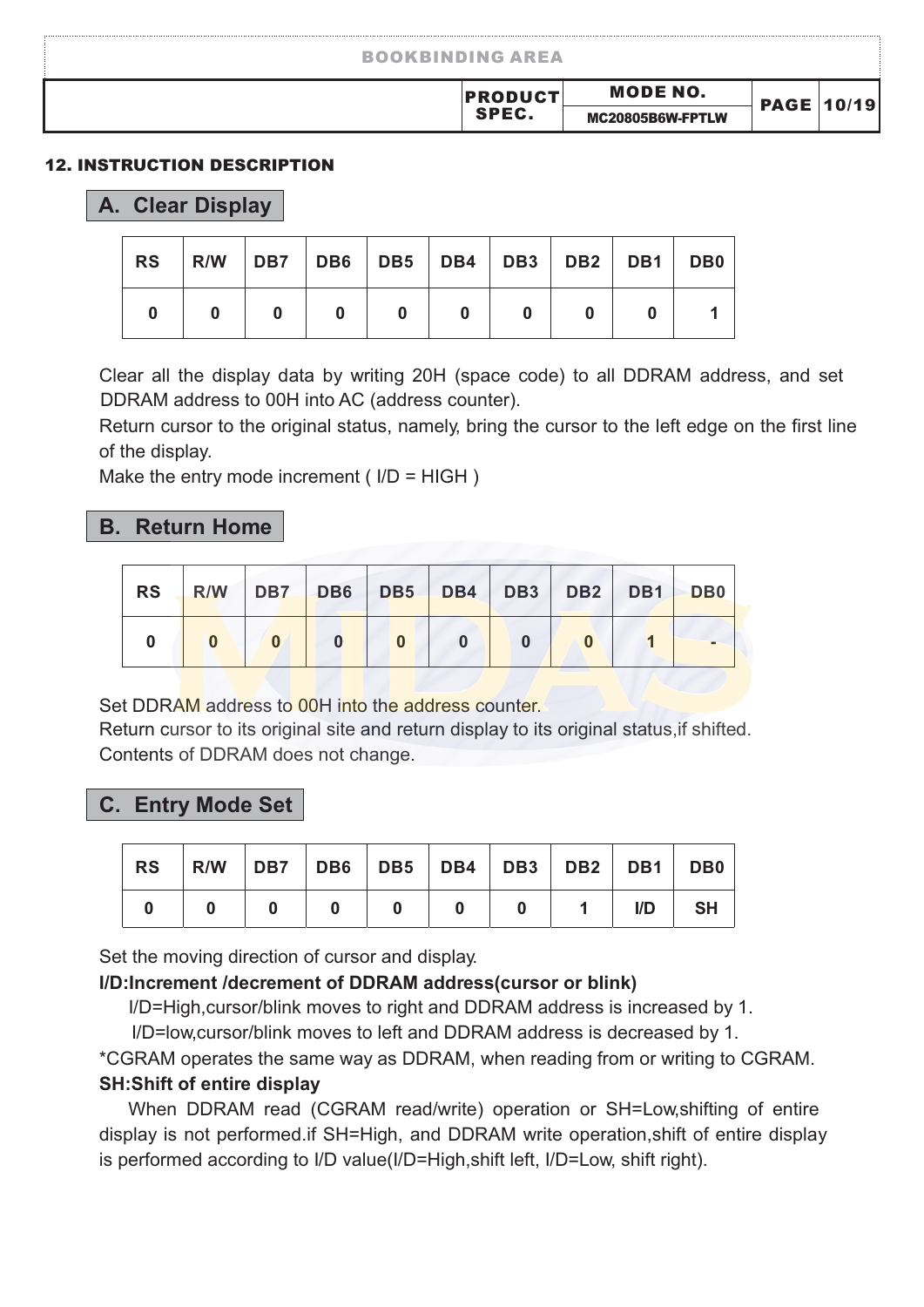| <b>BOOKBINDING AREA</b> |                  |                   |  |
|-------------------------|------------------|-------------------|--|
| <b>PRODUCT</b>          | MODE NO.         | <b>PAGE 11/19</b> |  |
| <b>SPEC.</b>            | MC20805B6W-FPTLW |                   |  |

#### **D. Display ON/OFF Control**

| <b>RS</b> | R/W   DB7   DB6   DB5   DB4   DB3   DB2   DB1   DB0 |  |  |  |  |
|-----------|-----------------------------------------------------|--|--|--|--|
|           |                                                     |  |  |  |  |

#### **D:Display ON/OFF control bit**

When D=High, entire display is turned on.

When D=Low, display is turned off, but display data remains in DDRAM.

#### **C:Cursor ON/OFF control bit**

When C=High, cursor is turned on.

When C=Low, cursor is disappeared in current display , but I/D register preserves its data.

#### **B:Cursor Blink ON/OFF control bit**

and display characters at the cursor position. When B=High, cursor blink is on, which performs alternately between all the High data

When B=Low ,blink is off.

#### **E. Cursor or Display Shift**

|  |  |  |           | RS R/W DB7 DB6 DB5 DB4 DB3 DB2 DB1 DB0 |  |
|--|--|--|-----------|----------------------------------------|--|
|  |  |  | 1 S/C R/L | <b>Contract Contract</b>               |  |

Shifting of right/left cursor position or display without writing or reading of display data. This instruction is used to correct or search display data.

During 2-line mode display, cursor moves to the  $2^{rd}$  line after the 40<sup>th</sup>digit of the 1<sup>st</sup> line. Note that display shift is performed simultaneously in all the lines.

When displayed data is shifted repeatedly, each line is shifted individually.

When display shift is performed, the contents of the address counter are not changed.

| S/C      | R/L | <b>Operation</b>                                                          |
|----------|-----|---------------------------------------------------------------------------|
| $\bf{0}$ | 0   | Shift cursor to the left, AC is decreased by 1                            |
| $\bf{0}$ |     | Shift cursor to the right, AC is increased by 1                           |
|          |     | Shift all the display to the left, cursor moves according to the display  |
|          |     | Shift all the display to the right, cursor moves according to the display |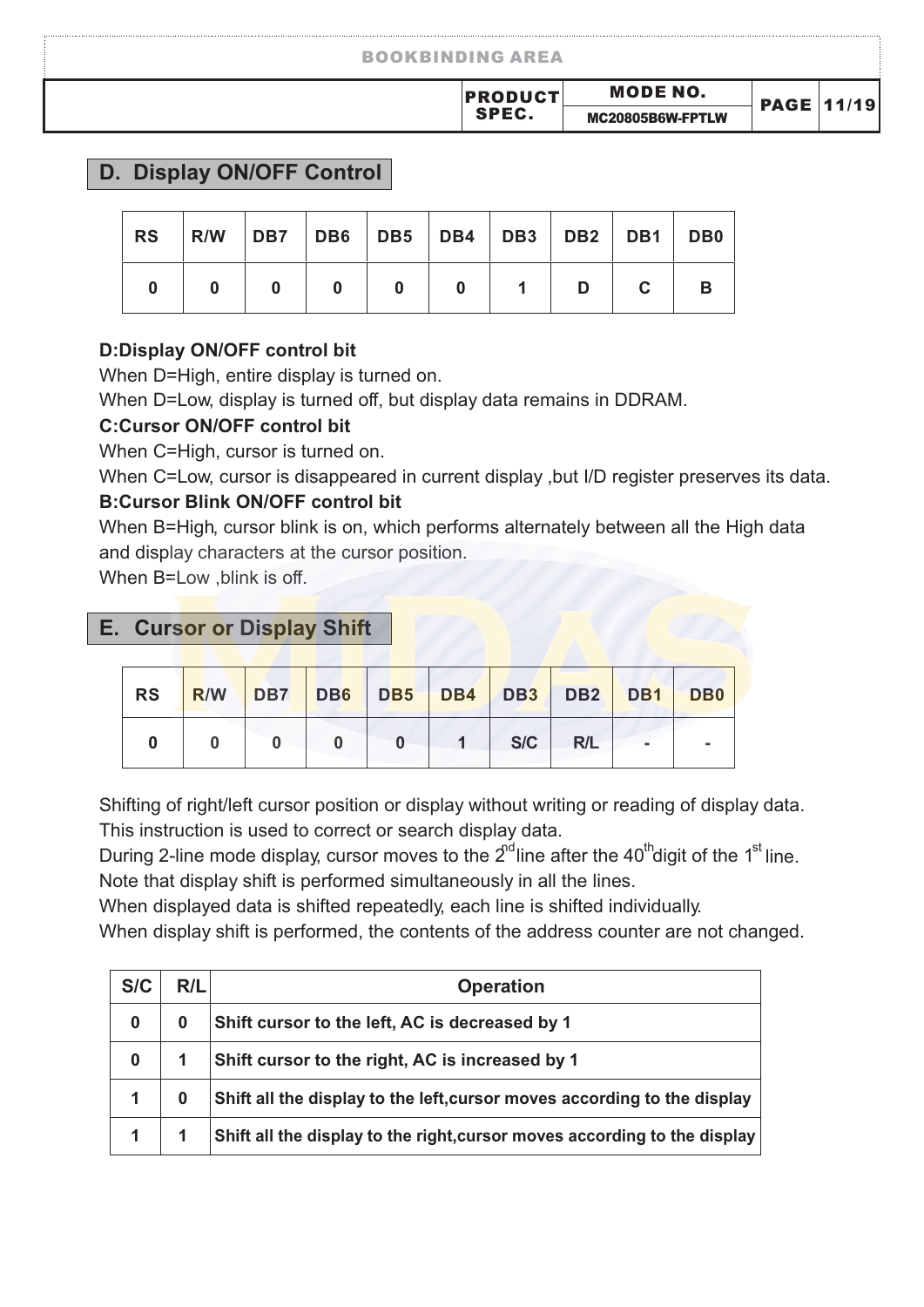#### BOOKBINDING AREA

#### **F. Function set**

| RS | R/W   DB7   DB6   DB5   DB4   DB3   DB2   DB1   DB0 |  |    |  |  |
|----|-----------------------------------------------------|--|----|--|--|
|    |                                                     |  | DL |  |  |

#### **DL:Interface data length control bit**

When DL=High, it means 8-bit bus mode with MPU.

When DL=Low, it means 4-bit bus mode with MPU.

When 4-bit bus mode, it needs to transfer 4-bit data twice.

#### **N:Display line number control bit**

When N=Low, 1-line display mode is set.

When N=High, 2-line display mode is set.

#### **F:Display font type control bit**

When F=Low, 5x8 dots format display mode is set.

When F=High, 5x11 dots format display mode.

#### **G. Set CGRAM Address**

|  |  |  |  | RS   <mark>R/W   DB7   DB6   DB5   DB4   DB3   DB2   DB1   DB0  </mark> |
|--|--|--|--|-------------------------------------------------------------------------|
|  |  |  |  | 0 0 0 1 AC5 AC4 AC3 AC2 AC1 AC0                                         |

Set CGRAM address to AC.

This instruction makes CGRAM data available from MPU.

#### **H. Set DDRAM Address**

| RS   R/W   DB7   DB6   DB5   DB4   DB3   DB2   DB1   DB0 |                                          |  |  |  |  |
|----------------------------------------------------------|------------------------------------------|--|--|--|--|
|                                                          | 0   1  AC6  AC5  AC4  AC3  AC2  AC1  AC0 |  |  |  |  |

Set DDRAM address to AC.

This instruction makes DDRAM data available from MPU.

In 2-line display mode(N=High),DDRAM address in the  $1<sup>st</sup>$  line is from 00H to 27H and DDRAM address in the 2<sup>nd</sup> line is from 40H to 67H When 1-line display mode (N=Low), DDRAM address is from 00H to 4FH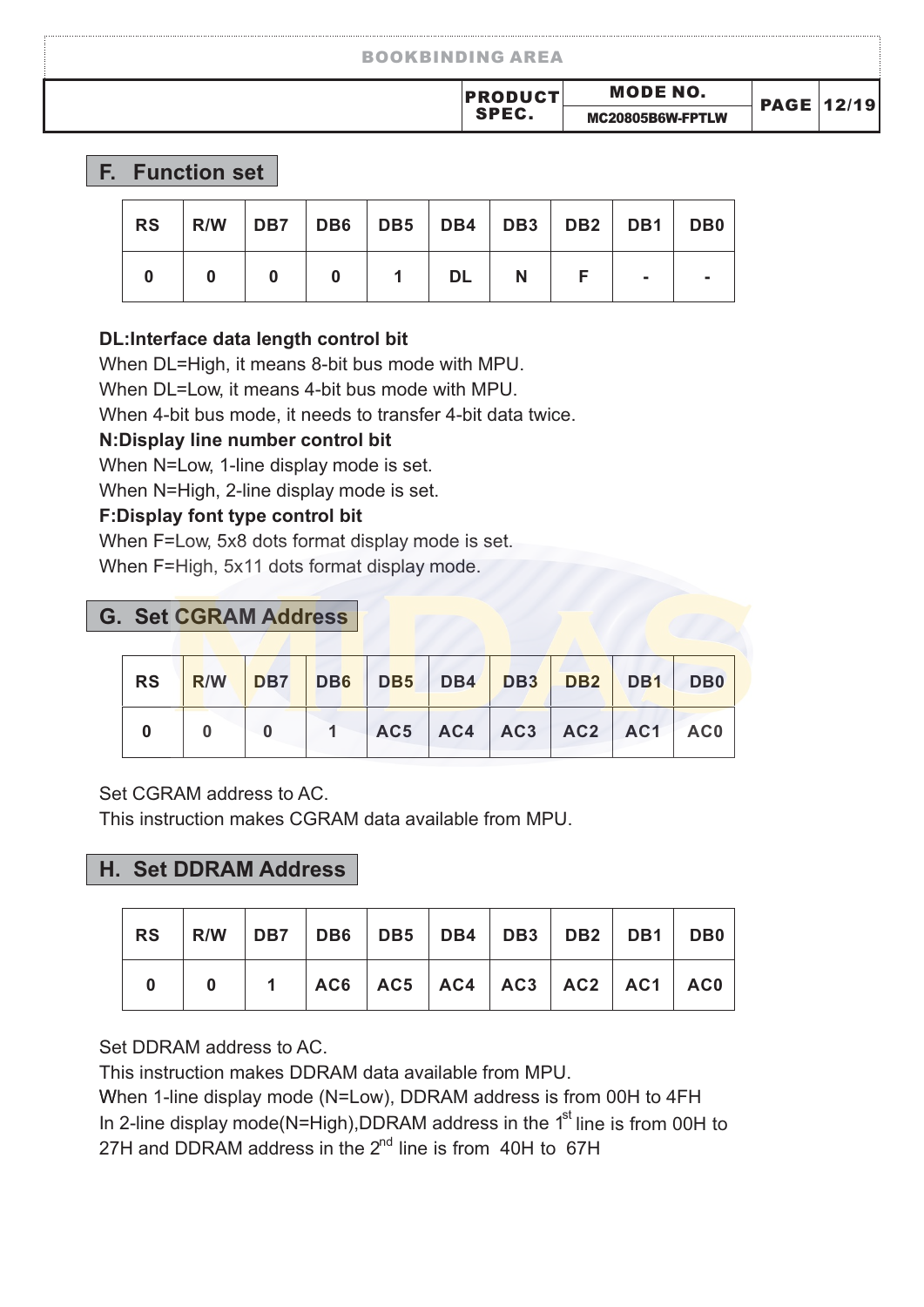| <b>BOOKBINDING AREA</b> |                  |                   |
|-------------------------|------------------|-------------------|
| <b>PRODUCT</b>          | <b>MODE NO.</b>  | <b>PAGE 13/19</b> |
| SPEC.                   | MC20805B6W-FPTLW |                   |

#### **I. Read Busy Flag & Address**

|  | 1   BF   AC6   AC5   AC4   AC3   AC2   AC1   AC0 |  |  |  |  |
|--|--------------------------------------------------|--|--|--|--|

This instruction shows whether IC is in internal operation or not .

you and also read the value of the address counter. If BF is High, internal operation is in progress and shall wait until BF is to be Low, which by then the next instruction can be performed. In this instruction

#### **J. Write data to RAM**

|  |                                           |  |  |  | RS   R/W   DB7   DB6   DB5   DB4   DB3   DB2   DB1   DB0 |
|--|-------------------------------------------|--|--|--|----------------------------------------------------------|
|  | 0   D7   D6   D5   D4   D3   D2   D1   D0 |  |  |  |                                                          |

Write binary 8-bit data to DDRAM/CGRAM.

The selection of RAM from DDRAM, and CGRAM, is set by the previous address set instruction(DDRAM address set,CGRAM address set).

RAM set instruction can also determine the AC direction to RAM.

After write operation, the address is automatically increased /decreased by 1,according the entry mode.

#### **K. Read data from RAM**

| RS   R/W   DB7   DB6   DB5   DB4   DB3   DB2   DB1   DB0 |                                               |  |  |  |  |
|----------------------------------------------------------|-----------------------------------------------|--|--|--|--|
|                                                          | 1   1   D7   D6   D5   D4   D3   D2   D1   D0 |  |  |  |  |

Read binary 8-bit data from DDRAM/CGRAM.

The selection of RAM is set by the previous address set instruction.If the address set instruction of RAM is not performed before this instruction, the data that has been read first is invalid, as the direction of AC is not yet determined. If RAM data is read several times without RAM address instructions set before read operation,the correct RAM data can be obtained from the second. But the first data would be incorrect,as there is no time margin to transfer RAM data.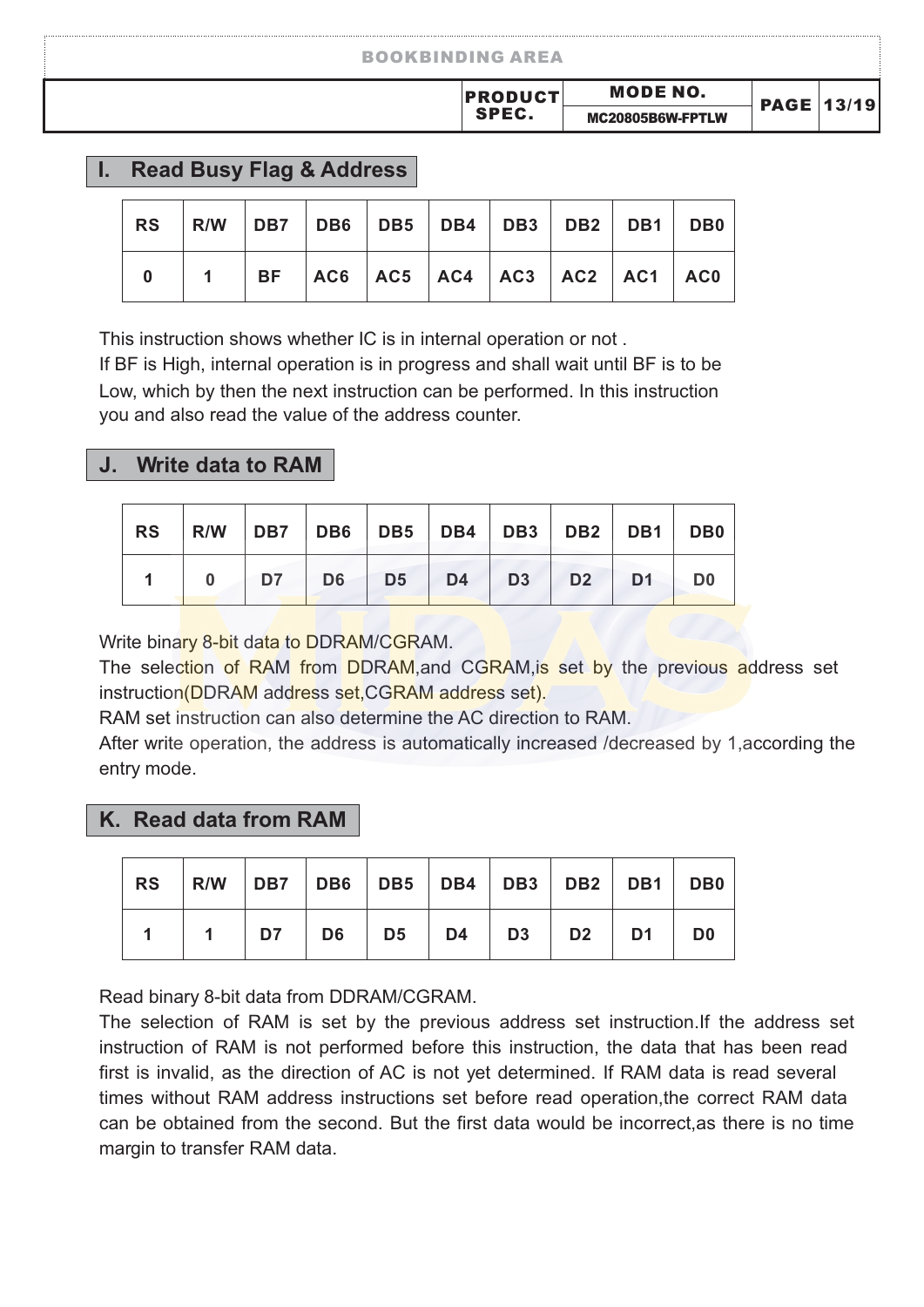| <b>BOOKBINDING AREA</b> |                  |                   |  |
|-------------------------|------------------|-------------------|--|
| <b>PRODUCT</b>          | <b>MODE NO.</b>  | <b>PAGE 14/19</b> |  |
| SPEC.                   | MC20805B6W-FPTLW |                   |  |

In case of DDRAM read operation,cursor shift instruction plays the same role as DDRAM address set instruction,it also transfers RAM data to output data register.

After read operation,address counter is automatically increased/decreased by 1 according to the entry mode.

After CGRAM read operation,display shift may not be executed correctly.

Note:In case of RAM write operation,AC is increased/decreased by 1 as in read operation. At this time,AC indicates the next address position, but only the previous data can be read by the read instruction.

#### 13. RELATIONSHIP BETWEEN CHARACTER CODE AND CGRAM

| Character code                                                              | <b>CGRAM Address</b>                                   | <b>CGRAM Data</b>                                                          | Pattern   |
|-----------------------------------------------------------------------------|--------------------------------------------------------|----------------------------------------------------------------------------|-----------|
| D7 D6 D5 D4 D3 D2 D1 D0                                                     | A5 A4 A3 A2 A1 A0                                      | P7 P6 P5 P4 P3 P2 P1 P0                                                    | number    |
| 0<br>0<br>$\overline{0}$<br>$\overline{0}$<br>$\overline{0}$<br>0<br>0<br>X | $\overline{0}$<br>0<br>$\overline{0}$<br>0<br>0<br>O   | 0<br>X<br>X<br>0<br>X                                                      | pattern 1 |
|                                                                             | 1<br>0<br>0                                            | 0<br>$\overline{0}$<br>0<br>X<br>X<br>X                                    |           |
|                                                                             | 1<br>0<br>0                                            | X<br>0<br>0<br>X<br>X<br>U                                                 |           |
|                                                                             | 1<br>1<br>O                                            | X<br>X<br>X                                                                |           |
|                                                                             | $\overline{0}$<br>$\overline{0}$                       | $\overline{0}$<br>0<br>$\overline{0}$<br>X<br>X<br>X                       |           |
|                                                                             | 1<br>$\Omega$                                          | 0<br>$\overline{0}$<br>$\theta$<br>X<br>X<br>X                             |           |
|                                                                             | 0                                                      | $\overline{0}$<br>0<br>0<br>X<br>X<br>X                                    |           |
|                                                                             | 1                                                      | 0<br>0<br>$\theta$<br>0<br>$\overline{0}$<br>X<br>$\mathsf{x}$<br>X        |           |
|                                                                             |                                                        |                                                                            |           |
|                                                                             |                                                        |                                                                            |           |
|                                                                             |                                                        |                                                                            |           |
| $\mathbf 0$<br>1<br>$\overline{0}$<br>1<br>1                                | $\overline{0}$<br>$\overline{0}$<br>0<br>$\Omega$<br>0 |                                                                            |           |
| 0<br>$\overline{0}$<br>$\pmb{\times}$                                       | 0<br>1<br>0<br>0                                       | $\mathbf 0$<br>$\mathbf 0$<br>0<br>X<br>X<br>X<br>0<br>$\overline{0}$<br>0 | pattern8  |
|                                                                             | 1<br>0<br>O                                            | X<br>X<br>X<br>0<br>0<br>0<br>X<br>X<br>X                                  |           |
|                                                                             | 1<br>1<br>O                                            | X<br>X<br>X                                                                |           |
|                                                                             | 0<br>0                                                 | $\overline{0}$<br>$\overline{0}$<br>0<br>X<br>X<br>X                       |           |
|                                                                             | 0<br>1                                                 | $\boldsymbol{0}$<br>0<br>0<br>X<br>X<br>X                                  |           |
|                                                                             | 1<br>0                                                 | 0<br>0<br>0<br>X<br>X.<br>x                                                |           |
|                                                                             | 1                                                      | 0<br>0<br>0<br>0<br>O<br>X<br>x<br>х                                       |           |
|                                                                             |                                                        |                                                                            |           |

#### 14. DISPLAY DATA RAM(DDRAM)

DDRAM stores display data of maximum 80x8 bits(80 characters). DDRAM address is set in the address counter(AC) as a hexadecimal number

| <b>MSB</b>                              |  |  |  |
|-----------------------------------------|--|--|--|
| AC6   AC5   AC4   AC3   AC2   AC1   AC0 |  |  |  |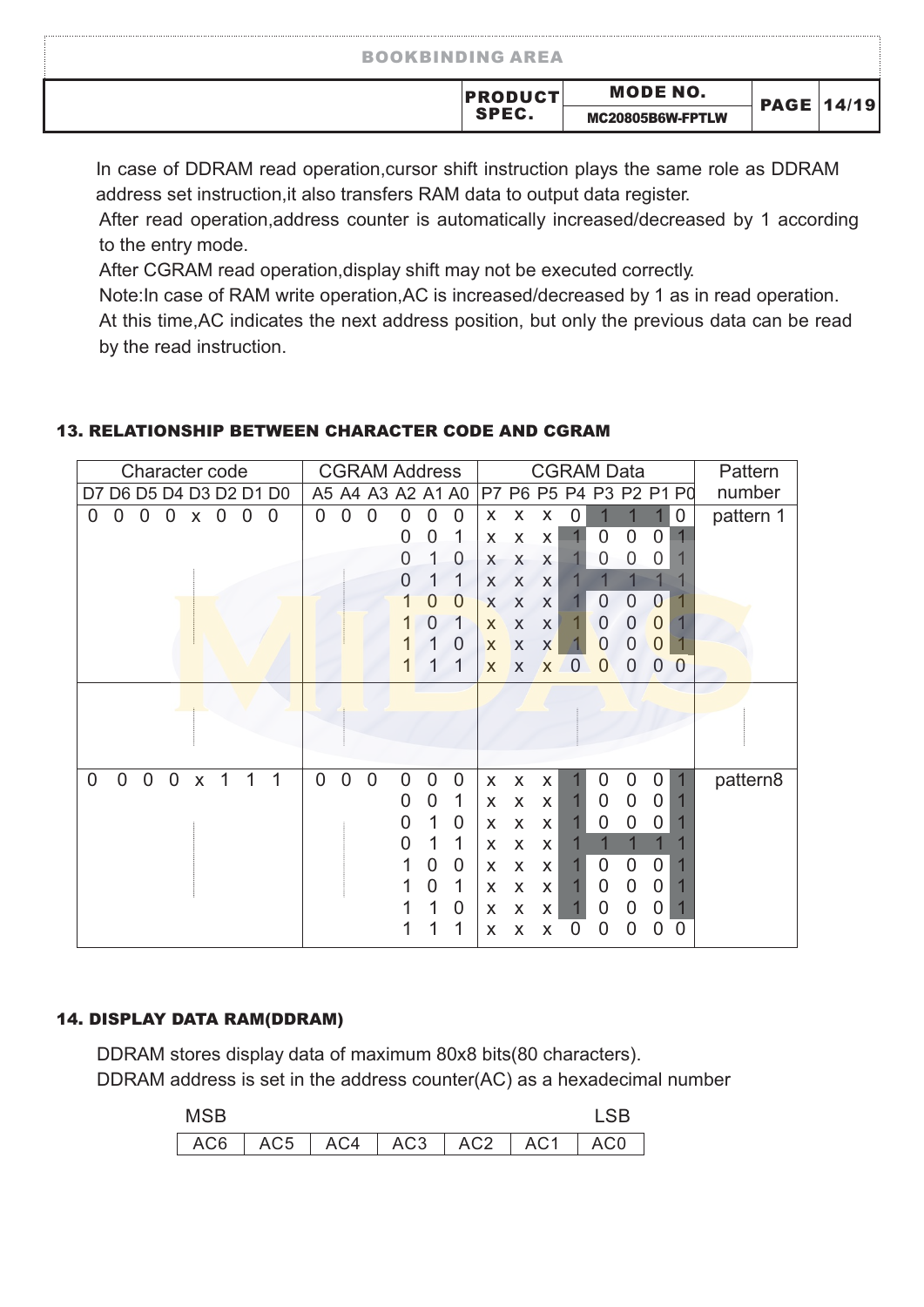| <b>BOOKBINDING AREA</b>        |                                     |                   |
|--------------------------------|-------------------------------------|-------------------|
| <b>PRODUCT</b><br><b>SPEC.</b> | <b>MODE NO.</b><br>MC20805B6W-FPTLW | <b>PAGE 15/19</b> |

#### 15. INITIALIZATION

#### 15.1 8-bit interface mode (Condition: fosc = 270KHZ)

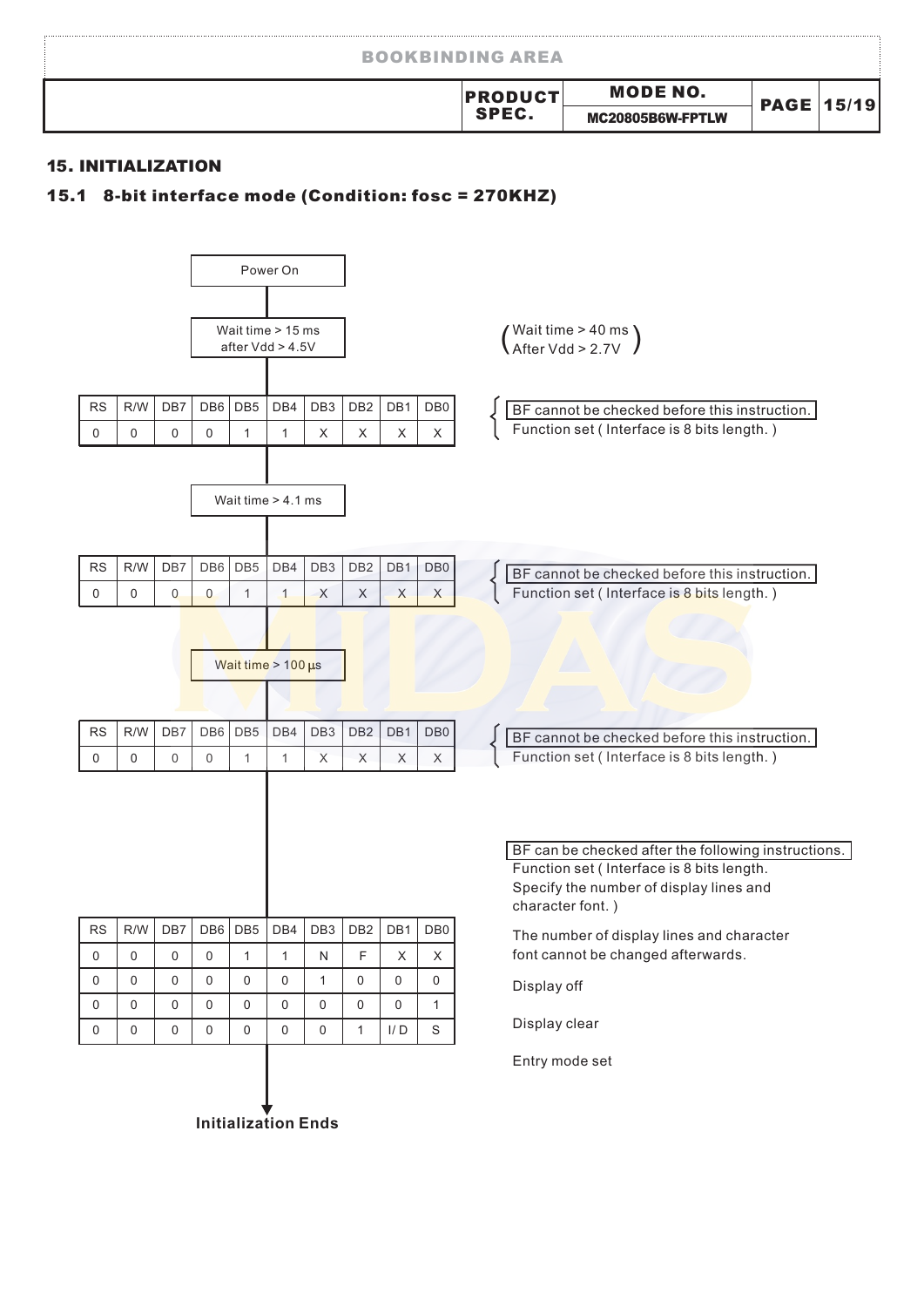| <b>BOOKBINDING AREA</b> |                                     |                   |
|-------------------------|-------------------------------------|-------------------|
| <b>PRODUCT</b><br>SPEC. | <b>MODE NO.</b><br>MC20805B6W-FPTLW | <b>PAGE 16/19</b> |

#### 15.2 4-bit interface mode (Condition: fosc = 270KHZ)

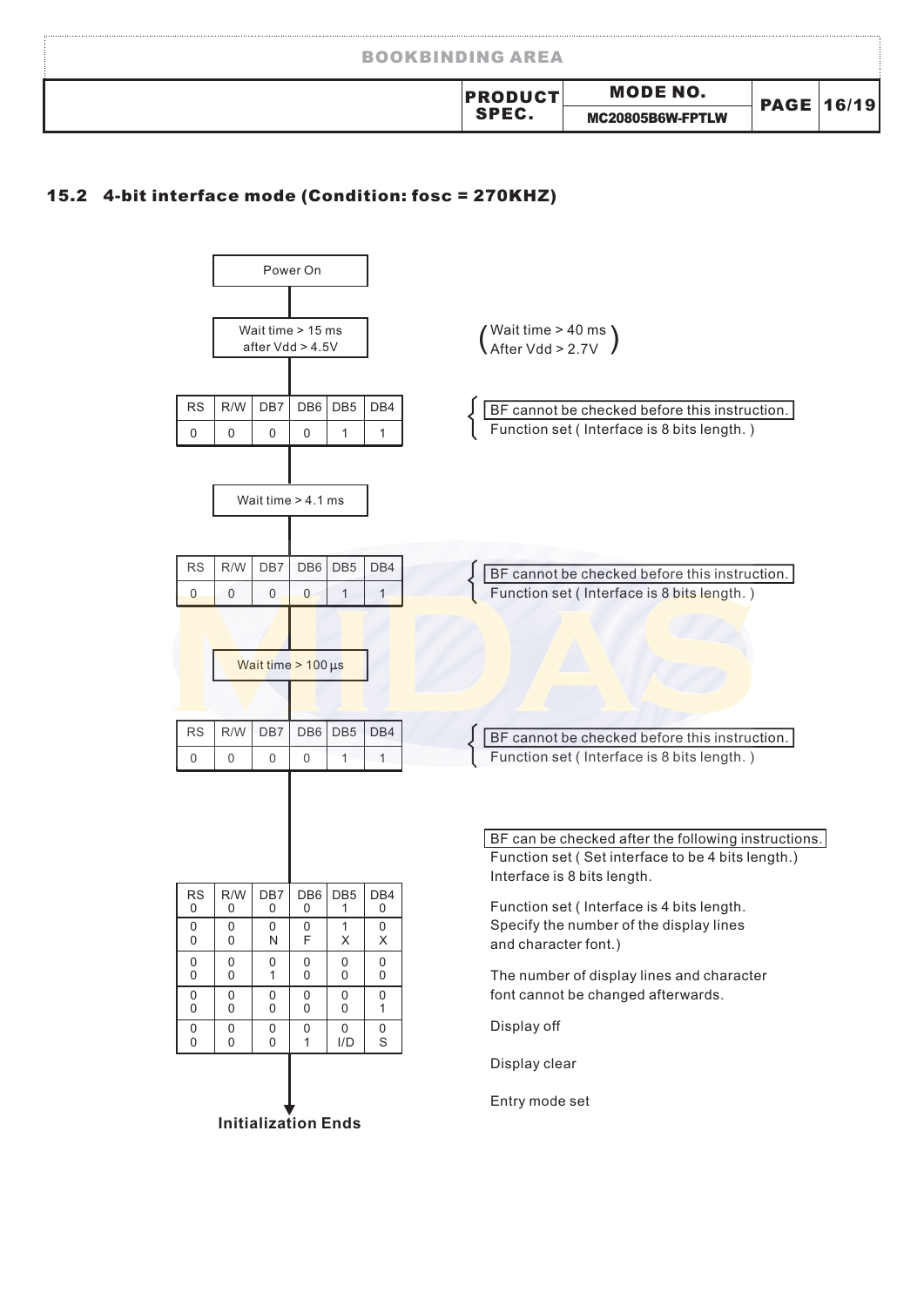| <b>MODE NO.</b><br><b>PRODUCTI</b> | <b>PAGE 17/19</b> |  |
|------------------------------------|-------------------|--|
| SPEC.<br>MC20805B6W-FPTLW          |                   |  |

#### 16.INTERFACE TO MPU



#### **Features**

- **1. Interface to an 8-bit or 4-bit MPU is available.**
- **2. 192 types of alphanumeric, symbols and special characters can be displayed with the built - in character generator (ROM).**
- **3. Other preferred characters can be displayed by character generator (RAM).**
- **4. Various instructions may be programmed.**
	- **Clear display**
	- **Cursor at home**
	- **On/Off cursor**
	- **Blink character**
	- **Shift display**
	- **Shift cursor**
	- **Read/Write display data .etc.**
- **5. Compact and light weight design which can easily be integrated into end products.**
- **6. Single power supply +5V drive (except for extended temperature type).**
- **7. Low power consumption.**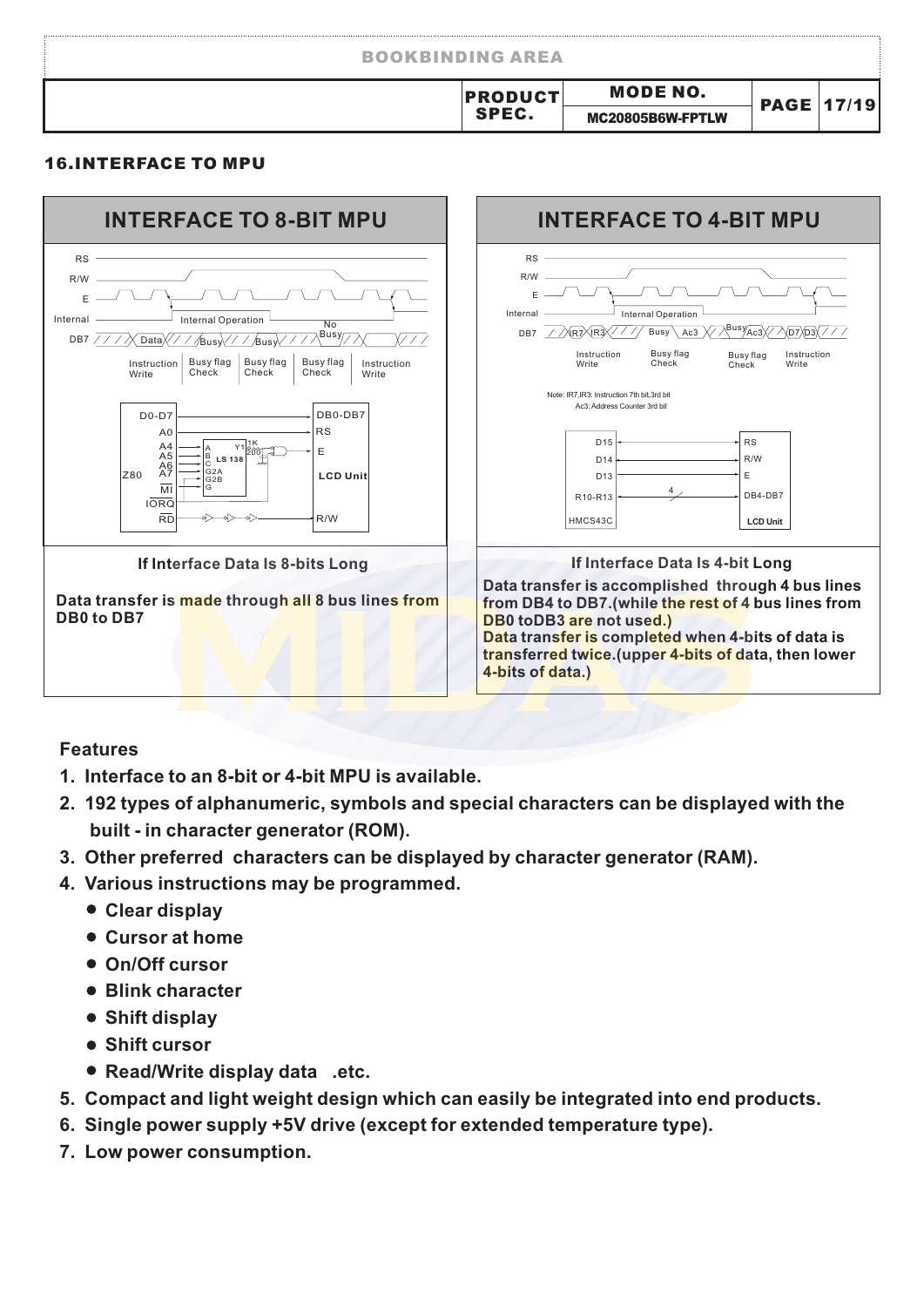| <b>MODE NO.</b><br><b>PRODUCT</b><br><b>PAGE 18/19</b><br>SPEC.<br>MC20805B6W-FPTLW | <b>BOOKBINDING AREA</b> |  |  |
|-------------------------------------------------------------------------------------|-------------------------|--|--|
|                                                                                     |                         |  |  |
|                                                                                     |                         |  |  |

#### 17. STANDARD FONT MAP

| <b>Upper</b><br>4bit<br>Lower<br>4bit | LLLL                    |                                                            | LLLH LLHL LLHH LHLL LHLH LHHL LHHH HLLL HLLH HLHL HLHH HHLL HHLH HHHL HHHH                      |                                                                              |                                                                                                |                                                                                                         |                                                                                           |                                                                          |                |                                                                  |                                                                     |                                                                                                                                              |                                                                                |                                                                  |                                                         |                                                                                                                                                                                                                                                                                                                                                                                                                                                                                  |
|---------------------------------------|-------------------------|------------------------------------------------------------|-------------------------------------------------------------------------------------------------|------------------------------------------------------------------------------|------------------------------------------------------------------------------------------------|---------------------------------------------------------------------------------------------------------|-------------------------------------------------------------------------------------------|--------------------------------------------------------------------------|----------------|------------------------------------------------------------------|---------------------------------------------------------------------|----------------------------------------------------------------------------------------------------------------------------------------------|--------------------------------------------------------------------------------|------------------------------------------------------------------|---------------------------------------------------------|----------------------------------------------------------------------------------------------------------------------------------------------------------------------------------------------------------------------------------------------------------------------------------------------------------------------------------------------------------------------------------------------------------------------------------------------------------------------------------|
| LLLL                                  | СG<br><b>RAM</b><br>(1) | 10000<br>30000<br>88888<br>00000<br>88888                  | 88888<br>aaaaa<br><b>00000</b><br>88888<br>00000<br>$\Box \Box \Box \Box \Box$                  | <b>.</b> .<br>п<br>Feet<br>Feet<br>e 110<br>$\Box \Box \Box \Box \Box$       | 88888<br>state<br>State<br>State<br>888888                                                     | <b>RENED</b><br>Fees<br>Heeld<br>$\blacksquare$ $\square$ $\square$ $\square$<br><b>R</b> onoo<br>88888 | <b>FOOO</b><br>30 I OC<br>300 0<br>88888<br>30000<br>3000C<br>88888                       | 88888<br>00000<br>HH.<br>Hee<br>$\Box$                                   | 88886<br>00000 | 00000<br>30000<br>88888<br><b>HEBBB</b><br>00000                 | <b>BBBBB</b>                                                        | 888888<br>88888<br>-----<br>66666<br>00000<br>00000                                                                                          | 88888<br><b>BEEF</b><br>■□<br>86688                                            | 10000<br>HHH<br>a sa sa<br>16666<br>T T T T<br><b>BBBBBB</b>     |                                                         |                                                                                                                                                                                                                                                                                                                                                                                                                                                                                  |
| LLLH                                  | (2)                     | 30000<br>88888<br>88888<br>00000<br>88888                  | 88 I 88<br>開開<br>로마<br>88688                                                                    | n m<br>8 H H S S<br>aanaa<br>п<br>oα<br>OΠ<br>88 I 88<br>8118                | 8000<br><b>Tagay</b><br>n mar<br>Feer<br>00000                                                 | 8 H H B<br>Faast<br>Heeft<br><b>HEEE</b>                                                                | aaaaa<br>2000a<br>3.8.9<br>m<br>ESSE<br>00000                                             | 00000<br>00000<br>2322<br>onn<br>ESSEL<br>00000                          | 88888          | 88888<br>噩<br>HHH                                                | 00000<br>語語<br>nnoo<br><b>Tarar</b>                                 | <b>____</b><br><b>OOOON</b><br>na 190<br>8333<br>88 I 88<br>8 1 8 8 8 <b>8</b><br>00000                                                      | 888 I 8<br><b>AN HEE</b><br>FFFF<br>83.68<br>85688                             | 00000<br>轠<br>EEEE<br>00000                                      |                                                         | 22222<br>1923<br>53335<br>88885<br>88885                                                                                                                                                                                                                                                                                                                                                                                                                                         |
| LLHL                                  | (3)                     | 30000<br>88888<br>00000<br>00000<br>88888                  | 8 O O O<br>er er r<br>ooooc<br>00000<br>00000<br>88888                                          | <b>HEF</b><br><b>TART.</b><br>88 OC<br>3 H O O O<br>-----<br>66666           | HH.<br>_ 888 L<br>Hija.                                                                        | FREET<br>Helde<br>Hill                                                                                  | Fijiri<br>Halan<br>HTH<br>88888                                                           |                                                                          | 00000<br>88888 | 00000<br>00000<br>nnnn<br>00000<br>00000<br>88888                | <b>___</b><br>HB<br>噩譜                                              | 888 B<br>89.BB<br>n an Iala<br>00000<br><b>BBBBB</b>                                                                                         | 00000<br>HOTOL<br>COOPER<br>COOPER                                             | 10000<br>939.A                                                   | 88888<br>Frida<br>Handi<br>Handi                        |                                                                                                                                                                                                                                                                                                                                                                                                                                                                                  |
| LLHH                                  | (4)                     | 999<br>00000<br>88888<br>88888                             | 8 I 8 I 8<br>99 E<br>onono<br><b>.</b><br>888<br>00000                                          | <b>____</b><br>887.8<br>36676<br>88681<br><b>LEBEL</b><br>8 H H H S<br>88888 | 8 H H B<br><b>FRASH</b><br>- 3355<br>HEER<br>8000<br>66666                                     | ----<br>HAAR<br>anna<br>BBBE<br><b>THEFT</b><br>00000                                                   | 30000<br>88888<br>an na<br>$\blacksquare$<br><b>LOODS</b><br><b>LEED</b><br>anna<br>00000 | <b>BEFE</b><br>$\blacksquare$<br>8 H H 18<br>FFFE<br>00000               | 00000          | <b>HEADER</b><br>HEAL                                            | <b>BBBB</b><br>開開                                                   | 88 E 88<br>HH<br><b>BEET</b><br>88 186<br>66666                                                                                              | 9449<br>88 E 88<br>講師                                                          | 3000C<br>HH.<br><b>____</b><br>8399<br>adia.                     |                                                         |                                                                                                                                                                                                                                                                                                                                                                                                                                                                                  |
| LHLL                                  | (5)                     | 88888<br>0000C<br>30000<br>88888<br>anaan                  | <b>00100</b><br>甲甲<br><b>THE</b><br>00000                                                       | 88 B B<br>87.TS<br>naana<br>. <b>.</b><br>88858<br>88888                     | <b>-1100</b><br>Feste<br>- 000<br>г<br><b>_000_</b><br>FFEE<br>00000                           | <b>____</b><br>88.88<br>體體<br>00000                                                                     | 9999-1<br>9999-1<br>Feele<br>n oo ah a<br>33 E E<br>aaaaa                                 | 80 88 8<br>8888<br><b>BEBBB</b><br>EF 78<br>00000                        | 88888<br>00000 | 88888<br>00000<br>00000<br>88888<br>00000                        | 88888<br>86666<br>$\blacksquare$<br>85788<br>00000                  | <b>HHH</b><br>oot 60<br>22 I OO<br>nn an n<br>-----<br>00000                                                                                 | HHH<br><b>FECO</b><br><b>PO 20</b><br>HAAA<br>88888                            | 400<br>8363<br>8365<br>888888                                    | 98898<br>- 198999<br>- 1989999<br>- 1989999<br>- 198999 |                                                                                                                                                                                                                                                                                                                                                                                                                                                                                  |
| LHLH                                  | (6)                     | 00000<br>88888<br>00000<br>9999<br>00000                   | <b>__</b> ___<br>HATH<br><b>BBBEE</b><br>88888                                                  | HHH<br>99991<br>00000                                                        | <b>Hall</b><br>. <del>.</del> .<br><u> Passa</u><br><b>THTT</b><br>00000                       | 1998<br>1992<br>1992<br>6776<br>00000                                                                   | 22222<br>Ficialai <sup>s</sup><br>Heistern<br>00000                                       | asses<br>Heeld<br>HETH<br>an tan<br>00000                                | 頭頭<br>00000    | HHH<br>00000<br>頭頭<br>$\Box$                                     | 88888<br>n de lei<br>i da ji<br>00000                               | 888 E 8<br>$\begin{array}{ c c c c }\hline \text{H}_1 & \text{H}_2 & \text{H}_3 \\\hline \end{array}$<br><b>BELLE</b><br><b>HHH</b><br>00000 | 88.88<br>78 T T<br>88 I 88<br>22.33<br>00000                                   | nooo<br>9.I.I I<br>100 <b>1</b> 0<br>88 F<br>. <u>.</u><br>00000 |                                                         |                                                                                                                                                                                                                                                                                                                                                                                                                                                                                  |
| LHHL                                  | (7)                     | 99999<br>88888<br>00000<br><b>00000</b>                    | <b>THATE</b><br>Hitari<br>Hitari<br>an nan<br>00000                                             | 27. J.J.<br>Harr<br>onno<br>00000                                            | <b>TITLE</b><br>Hass<br>88 B B B<br>Fees<br>nacion<br>00000                                    | Fans<br>Fans<br>Fans<br><b>Belles</b>                                                                   | 91 19<br><b>sreet</b><br>Heise<br>8 - 8 - 8 -<br>8 - 8 - 8 -<br>00000                     |                                                                          | 00000          | <b>HARRE</b><br>1000<br><b>BBBBB</b><br><u>00000</u><br>00000    | nnnn<br>mit<br>الألادات<br>an an<br>Bailtean<br>Bailtean            | <b>7 17 2</b><br>an dah<br>n oo n<br><b>BTBBF</b><br>n oo no<br>00000                                                                        | 0000C<br><b>LITE</b><br>1000c<br>88888<br>n m<br>00000                         | 99992<br><b>Gelek 1</b><br>an an<br>TI 11 11<br>00000            |                                                         |                                                                                                                                                                                                                                                                                                                                                                                                                                                                                  |
| LHHH                                  | (8)                     | 88888<br>10000<br>99999<br>30000<br>88888                  | a per<br>nini toja<br>aj jajo<br>88888<br><b>HEBBE</b><br>00000                                 | $\frac{1}{2}$<br>99. 199<br>8 - 1999<br>$\blacksquare$<br>88888              | 80 T T 18<br><b>Hask</b><br>Filipin<br><b>- 111</b><br>$\Box \Box \Box \Box \Box$              | <b>- 222</b><br>- 2224<br>- 2224<br><u>etate</u>                                                        | nnnn<br>227777<br>  1000-<br>  1000-<br>  1000-<br>888888                                 | 88888<br>FREET<br>Helen<br>Beleich                                       | 38888<br>88888 | 88888<br>nggaa<br>88888<br>00000<br>$\Box 0 0 0 0$               | 88888<br>. <u>.</u><br>eerse<br>Eel Le<br>8 8 8 8 8<br><b>BBBBB</b> | <b>DOLOR</b><br><b>EEFEE</b><br><b>.</b> .<br><b>22 22</b><br>88888                                                                          | <b>BOODO</b><br><b>HATHER</b><br>8 - 8<br>8 - 8 - 8<br>$\blacksquare$<br>00000 | <u>9. 8. 89</u><br>╨╨<br>seer<br>Seer<br>1 O O<br>88888          | 88888<br>1990 - 1990<br>1990 - 1990<br>1990 - 1990      |                                                                                                                                                                                                                                                                                                                                                                                                                                                                                  |
| <b>HLLL</b>                           | (1)                     | 10000<br>00000                                             | astas<br>8881 C<br>00000                                                                        | an na m<br>Feel<br><b>Tilli</b><br><b>FEE</b><br>00000                       | HSSS I<br>HHH<br>$\blacksquare$<br>П<br>88888                                                  | HHHH<br>ala ja<br>Häst<br>00000                                                                         | 00000                                                                                     | HARR<br><b>HTTE</b><br><b>FOOOL</b><br>00000                             | ooooo          |                                                                  | 89.BB                                                               | 00000<br><b>.</b> .<br>Filipi<br>Hilipi<br>British<br>8 H H 8 B<br>00000                                                                     | 88 O B B B<br><b>.</b><br>97 H<br><u>es es</u>                                 | 1991<br>1991:<br>897:00<br>897:00<br>00000                       |                                                         |                                                                                                                                                                                                                                                                                                                                                                                                                                                                                  |
| <b>HLLH</b>                           | (2)                     | <b>00000</b><br>00000<br>30000<br>88888<br>00000<br>88888  | $\blacksquare$<br>aa oo<br>88818<br>888 B<br><b>00000</b><br>8000<br>$\Box \Box \Box \Box \Box$ | ▅▅▅<br>HEEN<br>8333<br>386 TO<br>85588                                       | <b>TER</b><br>sa ka<br>Sa Ba<br>.<br>aaaaa                                                     | <b>LOOL</b><br>Fees                                                                                     | 30 L D D<br>56666<br>l Lee<br>38588<br>0 0 0 0<br><b>.</b><br>ooooo                       | <b>BBBBB</b><br><b>00000</b><br><b>HOOOH</b><br>HHH<br><b>BLLLE</b>      | 00000<br>88888 | 00000<br>00000<br>00000<br>88888<br>00000<br>88888               | 00000<br>eerse<br>Helen<br>Geboort                                  | no no n<br>88 B B B<br><b>_oo_c</b><br>888 E<br>666 6<br>aaana<br>وو ر<br>00000                                                              | 888 E<br>800 E 8<br>888.8<br>88 OC<br>85888                                    | aaaa<br>I O O<br>Fishian<br>Harista<br>Harista                   |                                                         |                                                                                                                                                                                                                                                                                                                                                                                                                                                                                  |
| <b>HLHL</b>                           | (3)                     |                                                            | 88888<br>BHH<br>HH                                                                              | 2288<br>出場<br>ᄆ<br>□□<br>88888                                               | 8 D H<br><b>BBH</b><br>- 66 - 1<br>81.88                                                       | 9999<br>8566<br><b>____</b><br>00000                                                                    | <b>DOLO</b><br>36666<br>99 H<br>H                                                         | <b>HATH</b><br>an da                                                     |                | 鞴<br>HHH                                                         | 8888<br>n mar<br>555<br>$\frac{1}{2}$                               | nnnnn<br><b>-----</b><br>照明<br>55555<br><b>____</b><br>00000                                                                                 | E<br><b>Hill</b>                                                               |                                                                  |                                                         |                                                                                                                                                                                                                                                                                                                                                                                                                                                                                  |
| HLHH                                  | (4)                     | 00000<br>00000<br>88888<br>00000<br>00000<br><b>BBBBBB</b> | 00000<br>開開<br>estes<br>88888                                                                   | 30000<br>HH<br><b>FE 88</b><br>10 00<br>85888                                | $\blacksquare$ $\Box$ $\Box$ $\blacksquare$<br>HHH<br>n on oo<br><b>_oo_a</b><br><b>BBBBBB</b> | <b>____</b><br>⊏<br>Hee<br><b>-</b> 88<br>$\blacksquare$<br>c<br>$\blacksquare$<br>8556                 | п<br>0000<br>镶嵌<br><b>BEER</b>                                                            | <b>00010</b><br>$\square$<br>99 193<br>99 193<br>19765<br><b>BBBBB</b>   | 00000<br>9999  | <b>00000</b><br>00000<br>88888<br><b>00000</b><br>00000<br>88888 | 00000<br><b>THE</b><br>893.18<br>38838                              | n ma<br>□<br>8 B B<br>80 G G<br>888 E<br>301 IGO<br>85888                                                                                    | п<br>0000<br>HH<br><b>TESEE</b>                                                | 00000<br>THE F<br><b>FBBEE</b><br>-----<br>uoo66                 |                                                         |                                                                                                                                                                                                                                                                                                                                                                                                                                                                                  |
| HHLL                                  | (5)                     |                                                            |                                                                                                 | <b>HANGE</b><br>80 B B B<br><b>BBBB</b>                                      | <u>n aan a</u><br>Feele<br>Feee<br>.<br>$\Box$                                                 | 431<br>oo do<br><b>____</b><br><b>BHH</b>                                                               | 02100<br>00100<br>00100<br>00100                                                          |                                                                          |                | HEEL                                                             | <b>SHOP</b><br>888<br>ويرت<br>BBBBB                                 | <b>HARRY</b><br><b>BEEF</b>                                                                                                                  | <b>00000</b>                                                                   | 00000<br>HH                                                      |                                                         |                                                                                                                                                                                                                                                                                                                                                                                                                                                                                  |
| HHLH                                  | (6)                     | 00000<br>88888<br>00000                                    | 88888<br><b>THEFT</b><br>8888<br><b>ooodo</b>                                                   | 88888<br><b>-----</b><br>66666<br><b>-11-11</b><br>88888<br>66666            | HH.<br><b>Tali</b><br>00000                                                                    | n na<br>888 B<br>300 TO<br>ana a<br><b>00000</b>                                                        | 開開<br>Harar<br>Harar<br>$\Box\Box\Box\Box\Box$                                            | $\blacksquare$<br><b>THE 28</b><br>36666<br><b>BRAGE</b><br><b>00000</b> | 88886          | 00000<br>88888<br>00000                                          | 8888<br>31 T T T<br><b>BBBEB</b><br>i i i i i<br>00000              | $\Box$<br>HHH<br><b>Filip</b><br>00000                                                                                                       | <b>THE</b><br>噩語                                                               | aaaaa                                                            |                                                         |                                                                                                                                                                                                                                                                                                                                                                                                                                                                                  |
| HHHL                                  | (7)                     | 8888<br>噩噩<br>o6666                                        | $\Box \Box \Box \Box \Box$                                                                      | 9. PR<br>8888 <b>1</b><br>99.H<br>$\Box \Box \Box \Box \Box$                 | -99<br>▬<br>19861<br>19861<br>19881<br>$\Box$                                                  | $\Box \Box \Box \Box \Box$                                                                              | asses<br>Hele<br>Har<br>$\Box \Box \Box \Box \Box$                                        | 22722<br>- 11111<br>- 22731<br>- 22882                                   | 88888          | 品館<br>ooooa<br>BBBB<br>00000                                     | 88888<br><b>.</b> .<br>000 L<br>88 F<br>n ma<br>00000               | HH<br>30 O O<br>87868<br>ocht<br>$\Box \Box \Box \Box \Box$                                                                                  | <b>HELLER</b><br>聽                                                             | 開開<br>30000<br>9999<br><b>00000</b>                              |                                                         | $\begin{tabular}{ c c } \hline \multicolumn{1}{c}{\textbf{0}} & \multicolumn{1}{c}{\textbf{0}} & \multicolumn{1}{c}{\textbf{0}} \\ \hline \multicolumn{1}{c}{\textbf{0}} & \multicolumn{1}{c}{\textbf{0}} & \multicolumn{1}{c}{\textbf{0}} & \multicolumn{1}{c}{\textbf{0}} \\ \hline \multicolumn{1}{c}{\textbf{0}} & \multicolumn{1}{c}{\textbf{0}} & \multicolumn{1}{c}{\textbf{0}} & \multicolumn{1}{c}{\textbf{0}} \\ \hline \multicolumn{1}{c}{\textbf{0}} & \multicolumn$ |
| нннн                                  | (8)                     | 開開<br>噩<br>00000                                           | HHH<br>88 I 88<br>HHH<br>00000                                                                  | <b>Seeds</b><br>888 E S<br>99599<br>nnnn<br>ōc<br>п<br>OΠ<br>00000           | 2553<br><b>NOOC</b><br>ш<br>HSSE I<br>anna<br>00000                                            | <b>THEFT</b><br><b>00000</b>                                                                            | <b>HILL</b><br>Farr<br>anna<br>00000                                                      | 8888<br><b>THEFT</b><br>8888<br><u>00000</u><br>00000                    | 00000          | 開開<br>00000                                                      | 明明<br><b>Title</b><br>00000                                         | HH<br><b>HELL</b><br><b>BBBH</b><br><b>0000</b><br>00000                                                                                     | 000000<br><b>FRANK</b><br>88883<br>999<br>00000                                | 18188<br>nnaa<br>00000<br>eeee<br>00000                          | 8008<br>Fees<br>Fees<br>Bees<br><b>THE DOOD</b>         |                                                                                                                                                                                                                                                                                                                                                                                                                                                                                  |